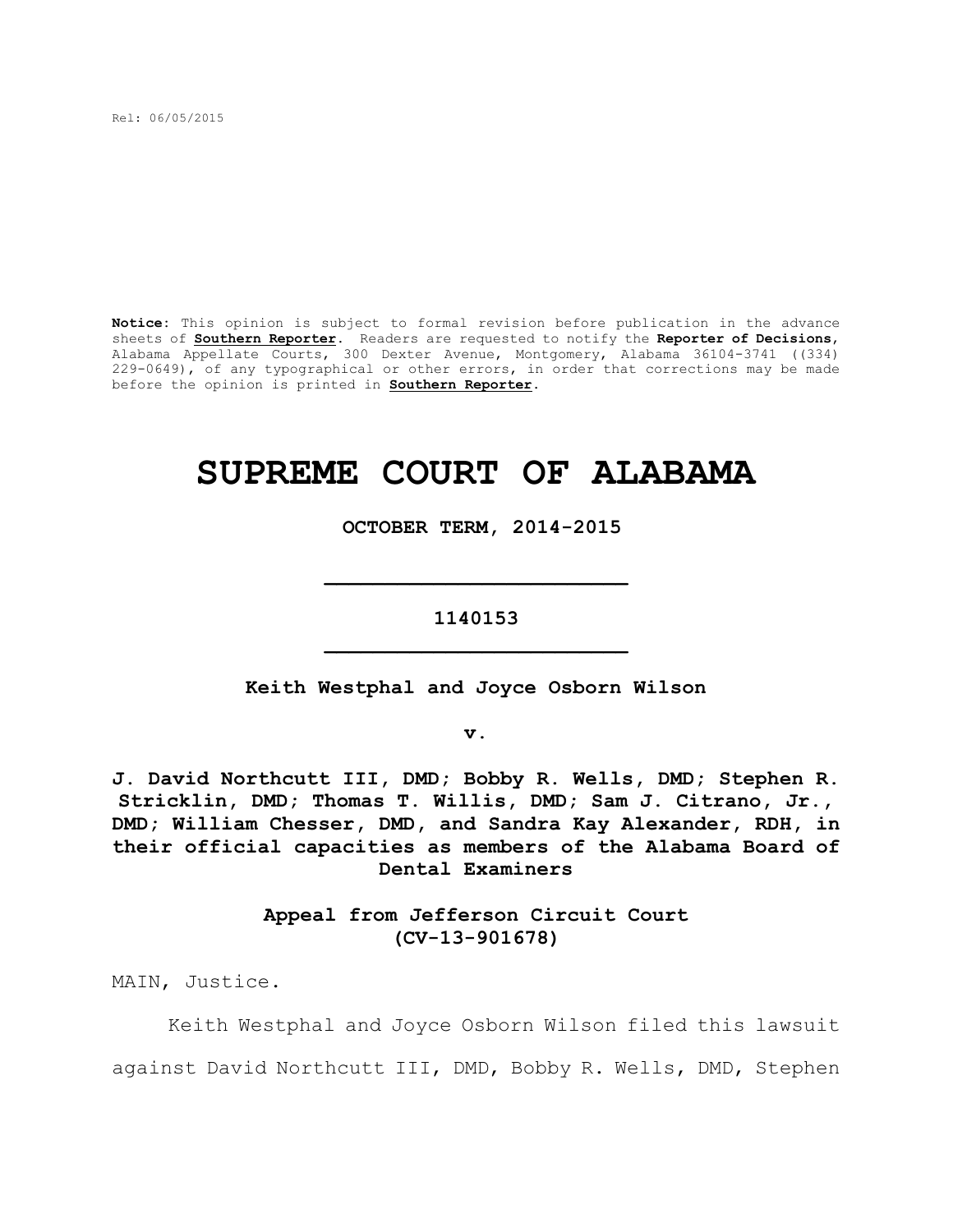R. Stricklin, DMD, Thomas T. Willis, DMD, Sam J. Citrano, Jr., DMD, William Chesser, DMD, and Sandra Kay Alexander, RDH, in their official capacities as members of the Alabama Board of Dental Examiners (hereinafter referred to collectively as "the Dental Board"). Westphal and Wilson sought a judgment declaring unconstitutional the portion of the Alabama Dental Practice Act, § 34-9-1 et seq., Ala. Code 1975, that makes it unlawful for anyone other than a duly licensed dentist to perform teeth-whitening services and sought a permanent injunction forbidding future enforcement of the prohibition in the Act on teeth-whitening services performed by non-dentists. The parties submitted cross-motions for a summary judgment, and the Jefferson Circuit Court entered a summary judgment in favor of the Dental Board and against Westphal and Wilson. Westphal and Wilson appeal. We affirm.

# I. Facts and Procedural History

Teeth bleaching, commonly known as "teeth whitening," is a procedure that temporarily lightens the color of a person's teeth by application of a peroxide-based solution. Traditionally, consumers had the option of "professional grade" teeth-whitening services provided by licensed dentists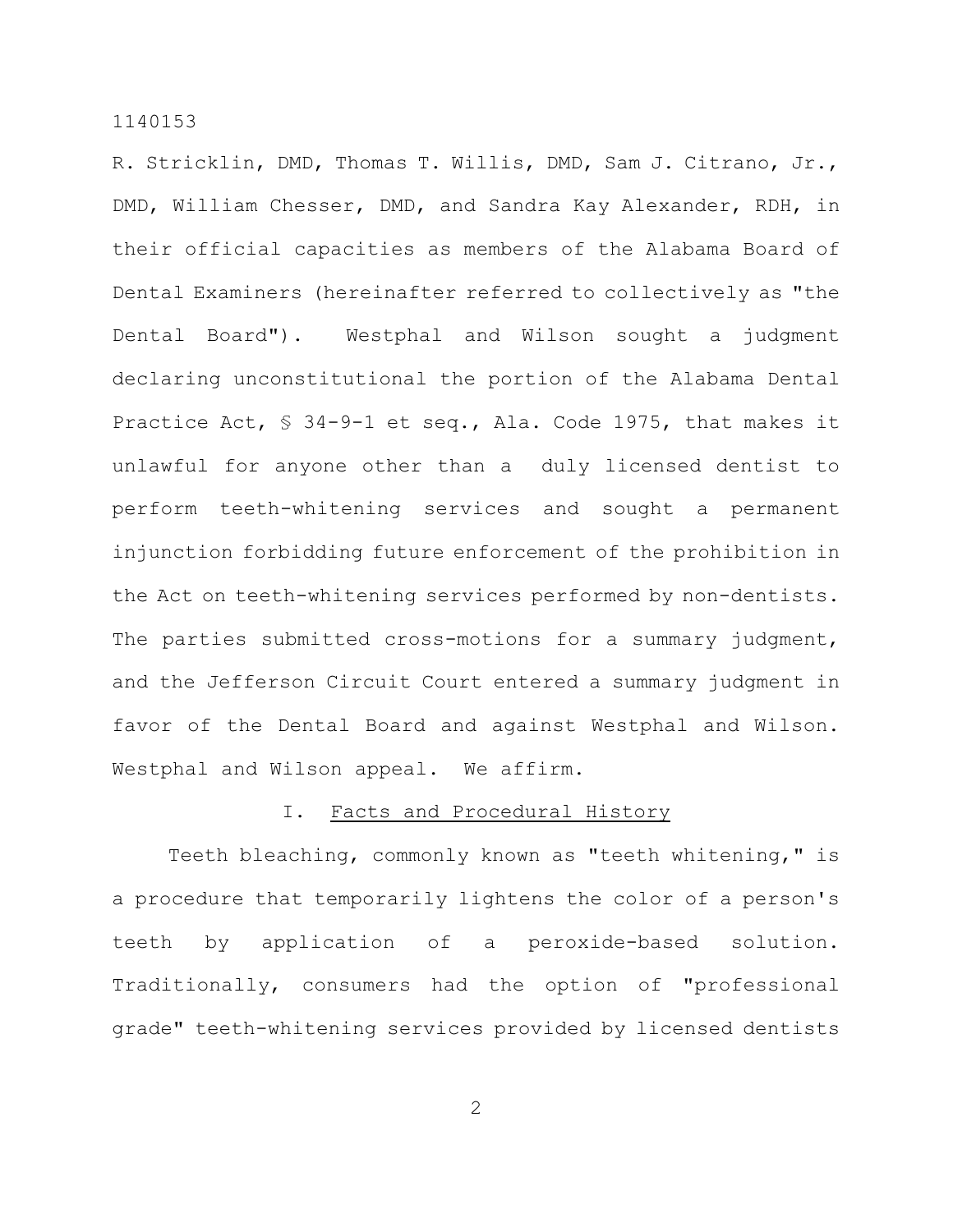or "consumer grade" over-the-counter teeth-whitening products sold at local pharmacies. Non-dentist entrepreneurs have also entered the teeth-whitening market, offering teeth-whitening services in salons, spas, or mall kiosks. Generally, nondentist teeth-whitening providers assist the customer, either directly or indirectly, in applying the whitening solution and typically use a light source to accelerate the whitening effects.

Although the sale of teeth-whitening products directly to consumers is largely unregulated, the advent of non-dentist teeth-whitening services has met with resistence from some state dental boards, which have argued that teeth-whitening services constitute the practice of dentistry and, as such, should be performed only by licensed dentists. See, e.g., North Carolina State Bd. of Dental Exam'rs v. Federal Trade Comm'n, U.S. , 135 S.Ct. 1101 (2015); Martinez v. Mullen, 11 F.Supp.3d 149 (D. Conn. 2014). In White Smile USA, Inc. v. Board of Dental Examiners of Alabama, 36 So. 3d 9 (Ala. 2009), we were confronted with just such a controversy. In that case we determined that the non-dentist teethwhitening services at issue there constituted the "practice of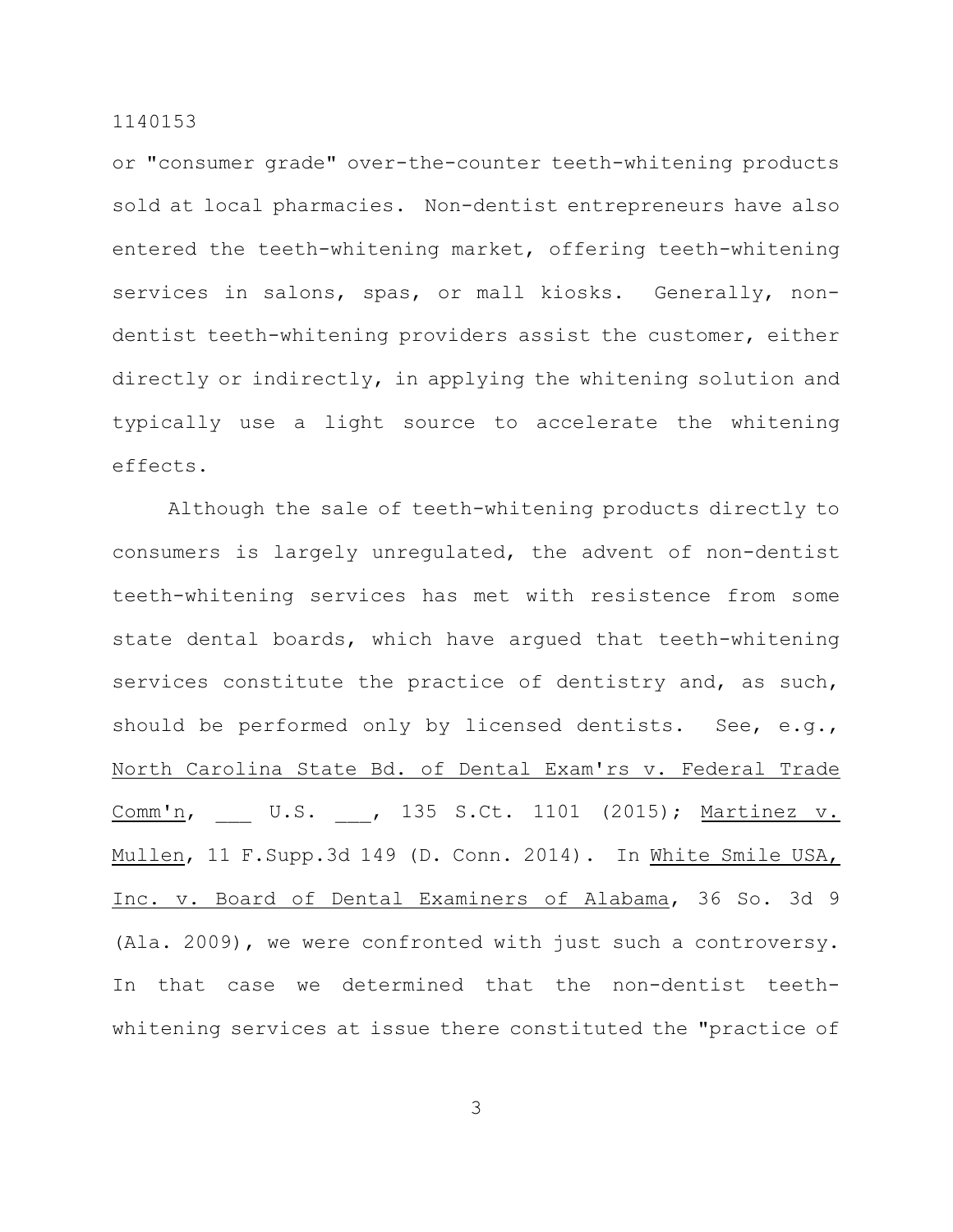dentistry" as that phrase was then defined by § 34-9-6, Ala. Code 1975. In 2011 the legislature amended § 34-9-6 to expressly include teeth bleaching or whitening within the practice of dentistry. Thus, Alabama law now prohibits nondentists from offering teeth-whitening services. The Alabama Board of Dental Examiners is responsible for enforcing Alabama's Dental Practice Act. § 34-9-40(a). By statute, the Board consists of six dentists and one dental hygienist.

Westphal and Wilson each desire to operate a teethwhitening business in Alabama. Neither Westphal nor Wilson, however, is a licensed dentist, and neither has any dental training. Westphal canceled plans to expand his North Carolina-based teeth-whitening business into Alabama when he learned such a business was prohibited by the Dental Practice Act. Wilson stopped offering teeth-whitening services upon receipt of a cease and desist letter from the Dental Board. On April 30, 2013, Westphal and Wilson filed this action against the Dental Board seeking a judgment declaring that the Alabama Dental Practice Act violated various provisions of the Alabama Constitution and also requesting a permanent injunction forbidding enforcement of the Dental Practice Act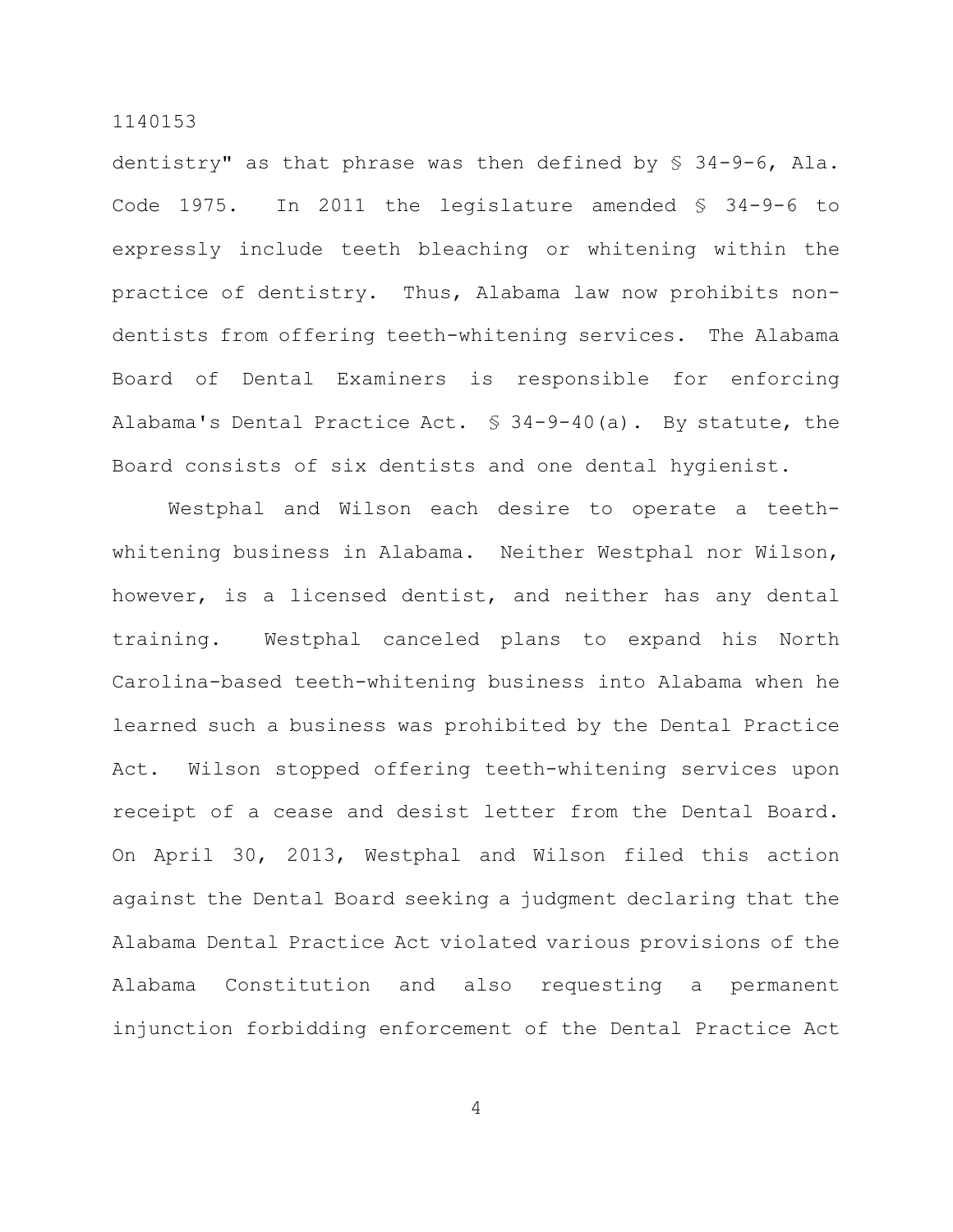to the extent it forbade teeth whitening by anyone other than a dentist. Following completion of discovery, the parties filed cross-motions for a summary judgment on August 8, 2014. In support of their respective motions for a summary judgment, the parties submitted the testimony of Westphal and Wilson as well as reports from their retained experts.

Westphal testified that he has operated Natural White LLC in North Carolina since 2012 and that, if successful in the litigation, he would offer the same services in Alabama that he offers in his North Carolina business. He testified that when customers come to his business they are given an explanation of the products Natural White sells and of the process of teeth whitening. Natural White's services involve the use of a whitening-pen applicator manufactured by BeamingWhite<sup> $M$ </sup>. The pen uses a 16% hydrogen-peroxide solution. Natural White uses a "BeamingWhite Teeth Whitening Guide" to instruct its employees in the use of BeamingWhite products. The guide warns that "16% hydrogen [peroxide] is a very strong gel and therefore is **NOT suitable for home use**, where customers will use it without your supervision and may hurt themselves." (Bold typeface and capitalization in original**.**)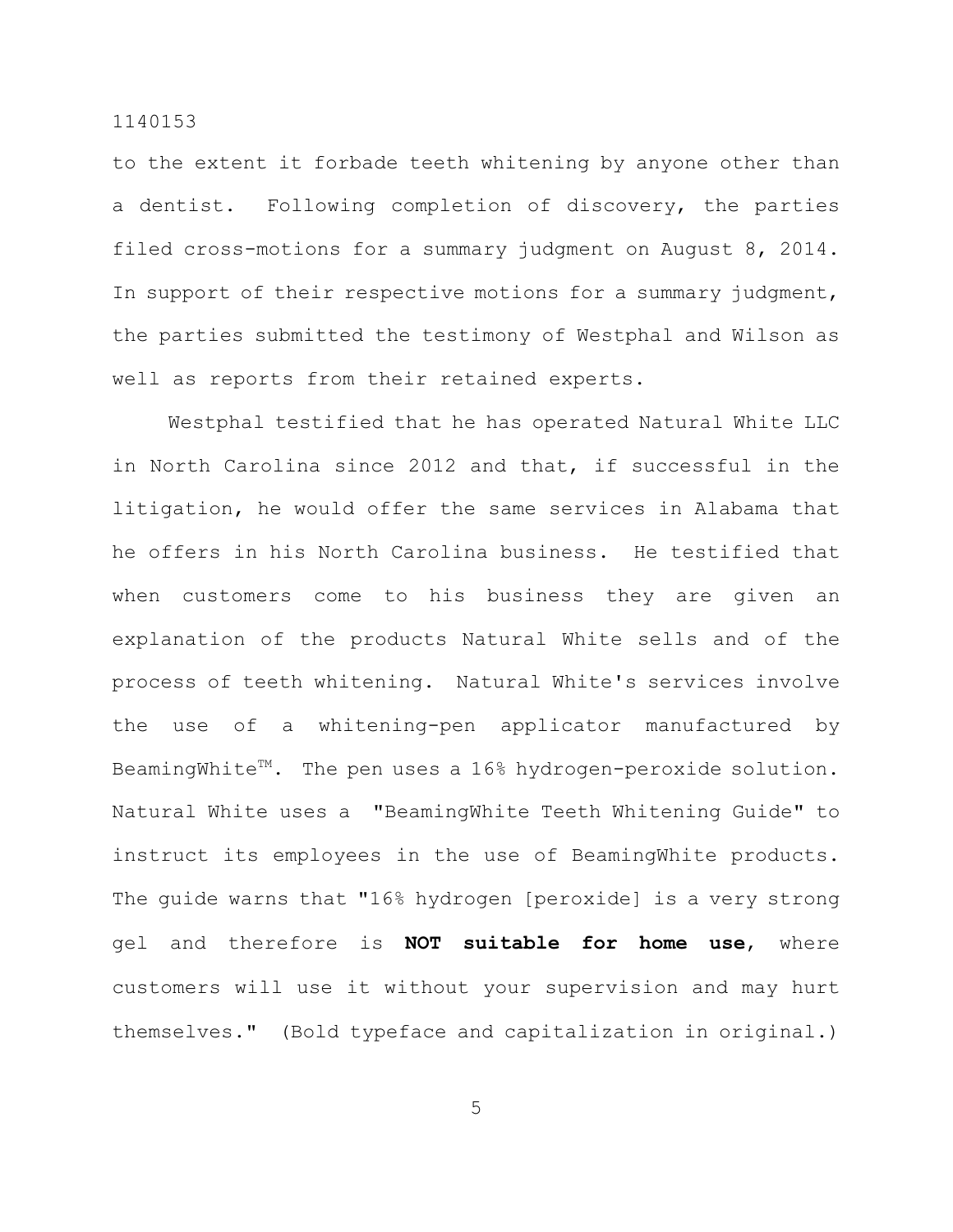The guide further warns that teeth whitening should not be performed on pregnant women or on people who have poor tooth enamel or decalcification, who have periodontal disease, gingivitis, or gums in poor condition, who wear braces, who recently had oral surgery, who have decaying teeth, exposed roots, or open cavities, or who have a history of allergies to peroxide products.

Westphal testified that customers are asked to review and to sign a general customer-information form affirming that they do not have any condition that would contraindicate whitening. Westphal stated that he does not take a medical history or ask his customers about any allergies they might have. Customers are told that not all causes of tooth discoloration will respond to peroxide-based whitening and that they should whiten their teeth only if they have healthy teeth, but Natural White employees never attempt to diagnose the underlying cause of any tooth discoloration or to determine whether a customer's teeth are actually healthy. Westphal testified that, based on the manufacturer's recommendation, Natural White does not offer teeth-whitening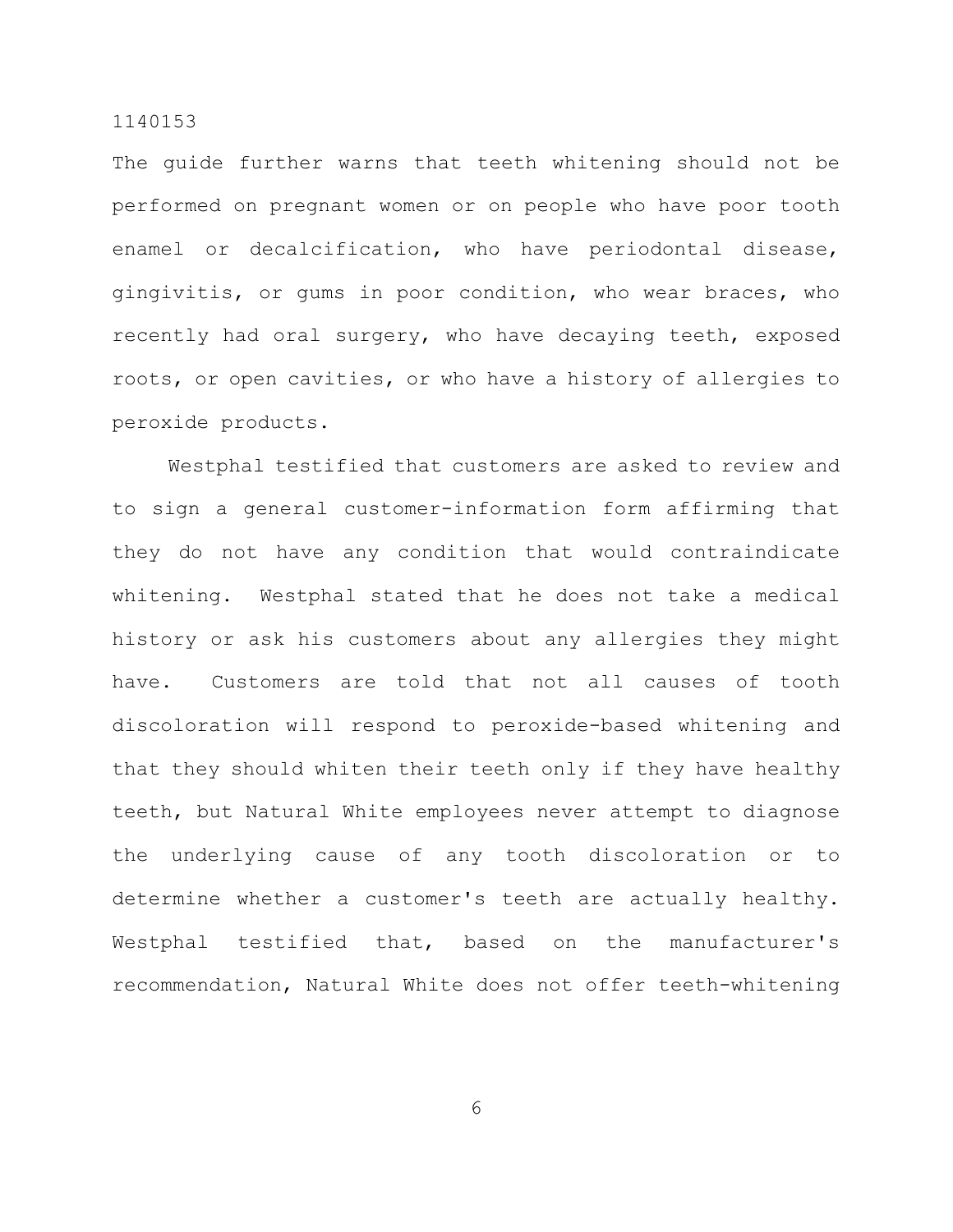services to minors under the age of 14 or to women who indicate that they are pregnant.

According to Westphal, after the customer has reviewed the information form and consented to the whitening process, he or she sits down in a reclining chair. A Natural White employee puts on disposable gloves and opens a prepackaged whitening kit. Each kit contains a single-use lip-and-cheek retractor and a 16% hydrogen-peroxide teeth-whitening pen. The customer is instructed on how to put the retractor in place. Natural White employees tell each customer that gum sensitivity sometimes occurs when whitening teeth and offer them the option of self-applying a single-use Vitamin E stick to their gums before applying the teeth-whitening gel.

When the customer is ready to begin the whitening process, a Natural White employee opens the disposable whitening pen. Westphal testified that in his North Carolina business he uses the whitening pen to apply the whitening gel directly to the customer's teeth approximately 60-80% of the time; the remainder of the time the customer applies it. He testified, however, that he does not intend to apply the gel to customers in Alabama. Rather, customers in Alabama will be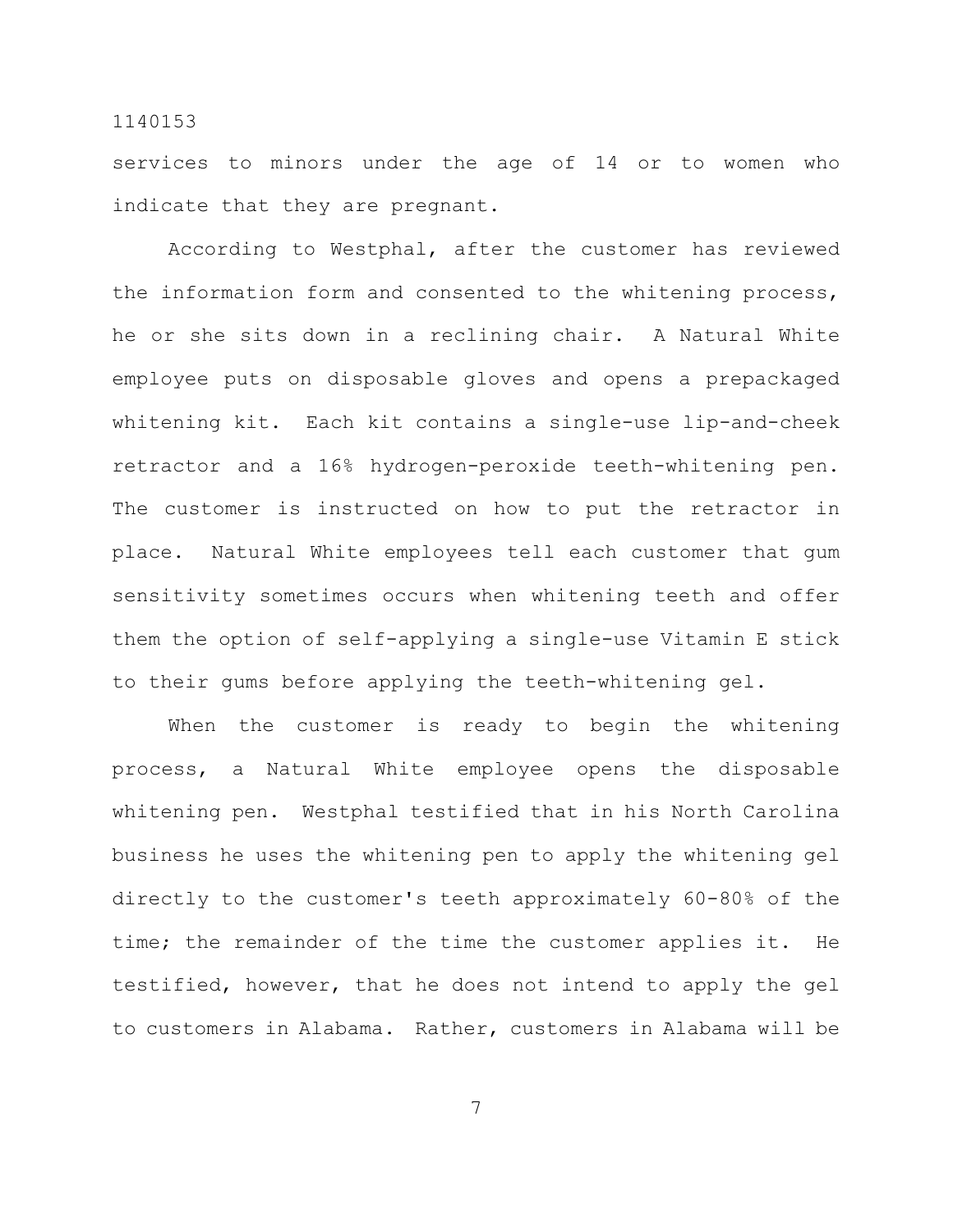instructed to apply the whitening gel to their own teeth. After the gel is applied, the customer is given a pair of tinted glasses and a Natural White employee positions a lowpowered LED light in front of his or her mouth. The employee then turns the light on and sets the timer for 15 minutes.

Once the whitening session is complete, a Natural White employee slides the light away, and the customer removes the lip-and-cheek retractor. The customer is given a small cup of water to rinse his or her mouth, and the cup, along with the retractor, is discarded. The customer looks at the mirror to check the results. If the customer chooses to further whiten his or her teeth, Natural White offers up to two additional 15-minute sessions. Westphal testified that, after each customer, a Natural White employee cleans the tinted glasses, the LED light, and the reclining chair with an ammonia-based cleaner. Further, the gloves worn by the Natural White employee are discarded after each use.

Wilson previously operated a teeth-whitening business in Alabama. Wilson began offering teeth-whitening services to customers at her cosmetology salon. In 2006, Wilson sold her salon and formed BEKS Inc., d/b/a BriteWhite Whitening Systems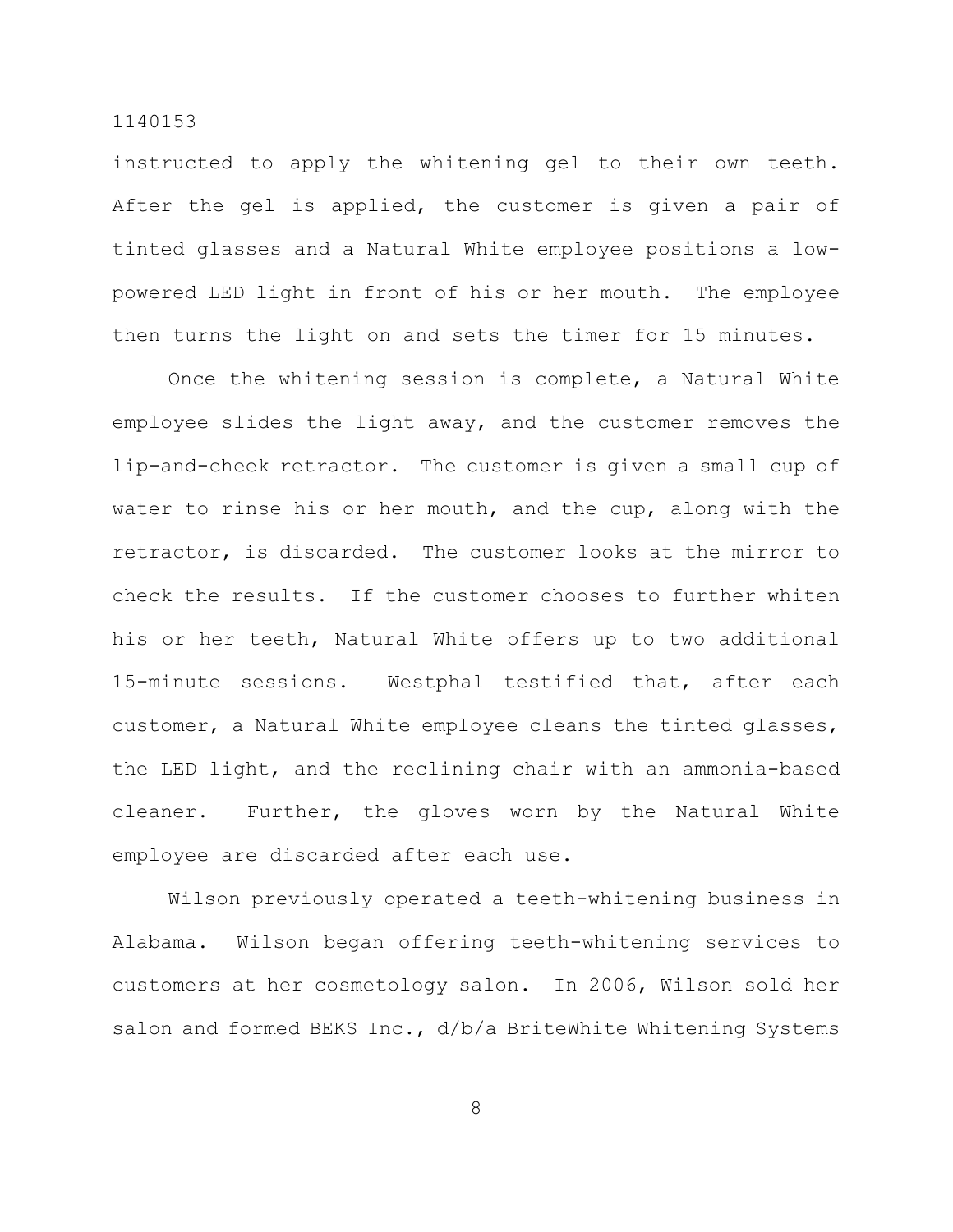("BriteWhite"), a company that sells peroxide-based teethwhitening products and equipment. The BriteWhite whitening system is an LED-based teeth-whitening system that BriteWhite designed and produces. The device consists of a base housing its internal components and an extension that plugs into the base and is fitted with a mouthpiece containing small, integrated LED lights. To market BriteWhite and its products, Wilson traveled to salons and spas to perform teeth-whitening services and to demonstrate use of the system.

In performing teeth-whitening services, Wilson first had customers review and sign a general information form. Wilson never examined the customer's mouth to determine if there was some medical reason not to perform the whitening procedure. Nor did she ever attempt to diagnose the underlying cause of any tooth discoloration or to determine whether a customer's teeth were actually healthy. The customer was instructed to sit in a reclining chair. Wilson or her employee put on single-use disposable gloves and would wrap a single-use plastic barrier sleeve over the mouthpiece of the BriteWhite unit. The whitening gel used by BriteWhite was a 35% carbamide-peroxide teeth-whitening gel, which contained the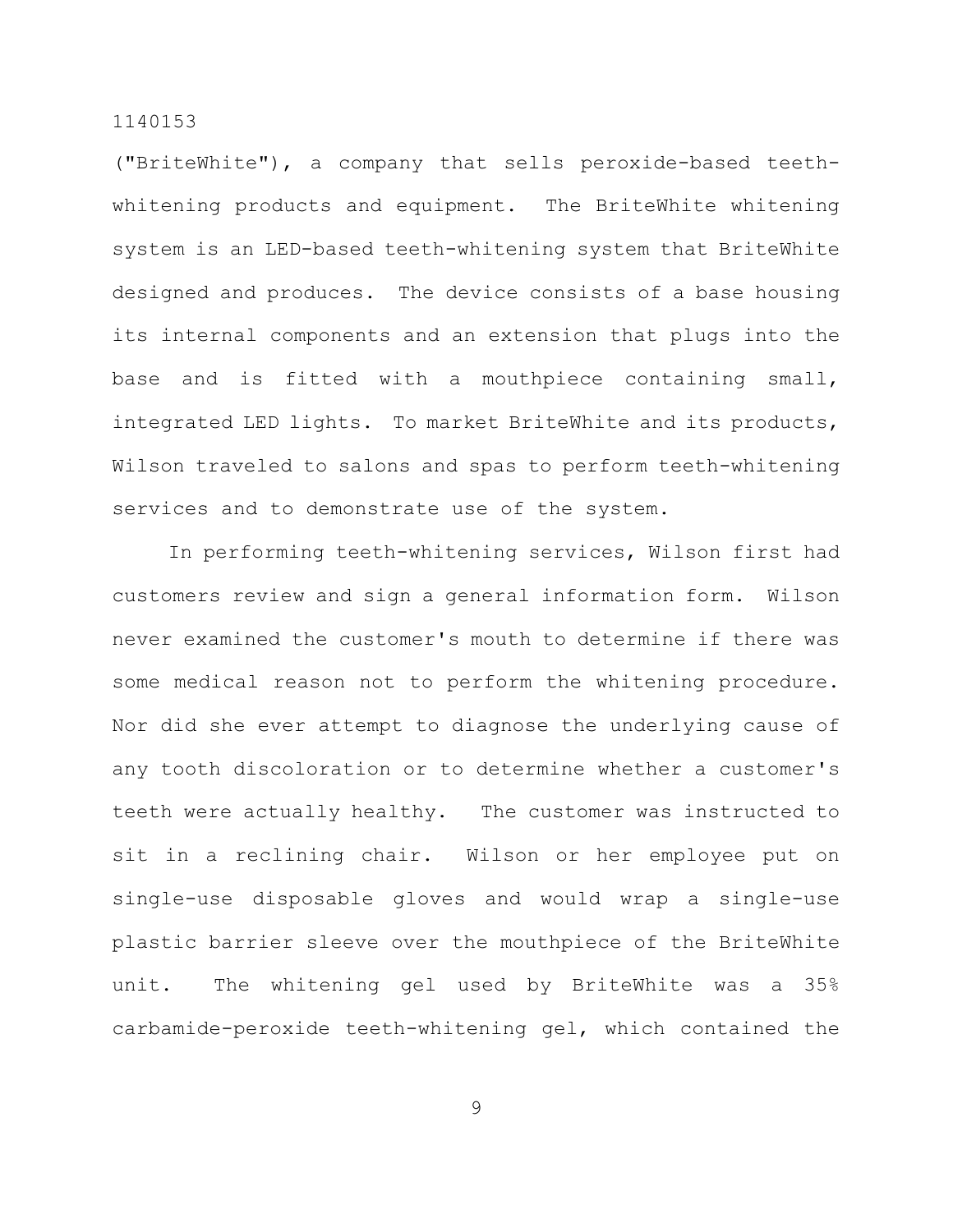equivalent of 12% hydrogen peroxide. Wilson testified that she discovered that the most effective method of applying the gel was to have the customer apply it directly to his or her own teeth using a single-use applicator brush and then to insert the mouthpiece. Once the mouthpiece was inserted, the blue LED lights built into the mouthpiece were turned on for a 20-minute cycle. After the session was complete, the customer would remove the mouthpiece and discard the used barrier sleeve. The customer would then rinse his or her mouth with a small cup of water, and the cup was also discarded. Wilson or her employee would use a disinfecting cleaner to clean the equipment and the reclining chair after each session.

In support of their motion for summary judgment, Westphal and Wilson submitted a report from their expert, Dr. Martin Giniger, a licensed dentist with a Ph.D. in Biomedical Science and extensive experience in the field of peroxide-based teeth whitening. Giniger stated that peroxide-based teeth whitening is generally regarded as safe and effective and that any potential side effects are mild and temporary. Giniger stated that about 50% of people experience temporary sensitivity of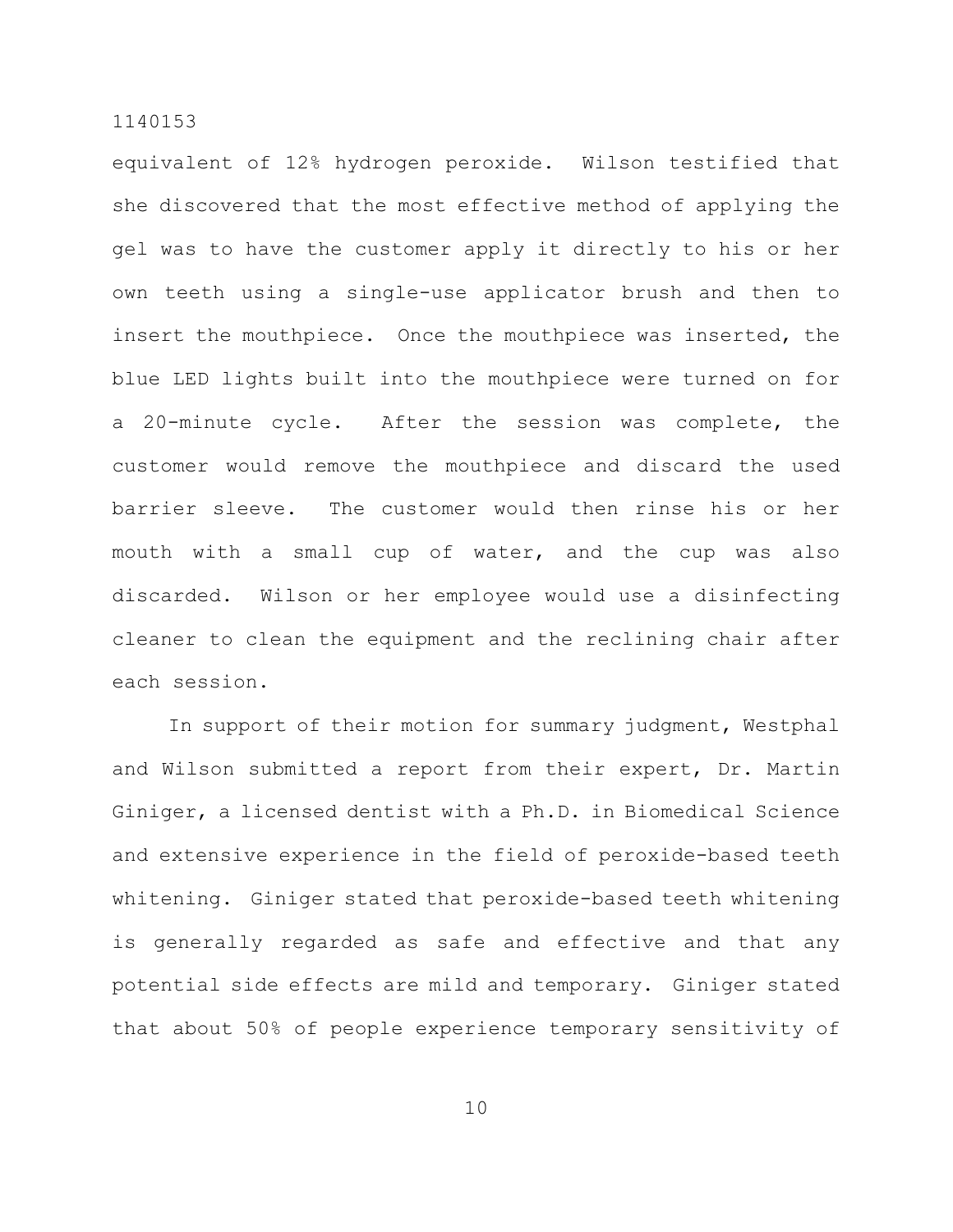the teeth or minor soft-tissue irritation following teeth whitening. He stated that that sensitivity is believed to be the result of dehydration of the teeth and tissues caused by the bleaching gels when held against the teeth but that those effects are typically mild and invariably transient. He stated that there are no reports that people who undergo nondentist-provided teeth-bleaching experience a greater or more severe incidence of sensitivity than do those who undergo bleaching provided by dentists or by self-application of overthe-counter products. Furthermore, although Giniger noted that higher concentrations of carbamide peroxide may cause soft-tissue irritation, he stated that reported literature finds that all soft-tissue irritation abates within days of teeth bleaching and that no study has shown adverse long-term effects of teeth whitening on oral soft tissue.

Giniger also noted that hydrogen peroxide and carbamide peroxide have been found to result in minor reversible enamelsurface changes. He states, however, that studies have shown that such changes are "no different from those that occur after drinking a glass of orange juice, and [that] any decalcification is quickly reversed when teeth are exposed to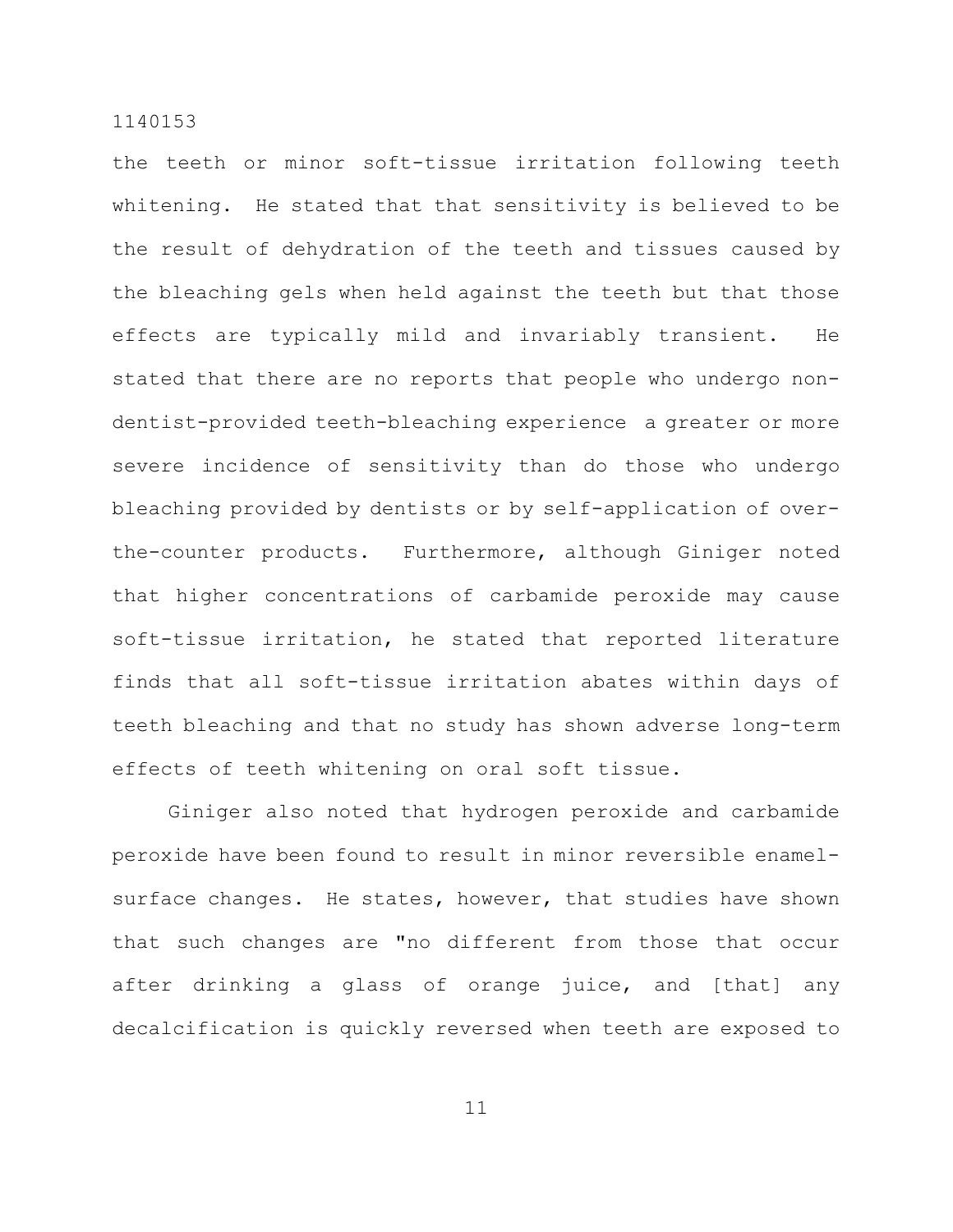saliva." Giniger further stated that there was little evidence of any possible systemic side effects from the use of hydrogen peroxide or carbamide peroxide in teeth whitening. According to Giniger, although studies have shown adverse effects at repeated high exposures, no adverse effects are likely from the small level of hydrogen peroxide used in teeth whitening. Additionally, Giniger testified that other ingredients used in teeth whitening -- water, glycerine, Carbopol, sodium hydroxide, sodium acid pyrophosphate, sodium saccharin, flavorings -- are also considered safe even if accidentally ingested. Giniger also stated that the LED light systems used for teeth whitening are low-powered, comparable to a consumer flashlight, and not harmful.

Finally, Giniger stated that the risks of non-dentist teeth whitening are the same as those of unregulated teethwhitening products sold directly to consumers for home use. Certainly, he testified, those risks are much less than the risks associated with tongue piercing, which requires no oversight by a licensed dentist.

The Dental Board submitted expert testimony of Dr. Kenneth Tilashalski, a licensed dentist and a professor at the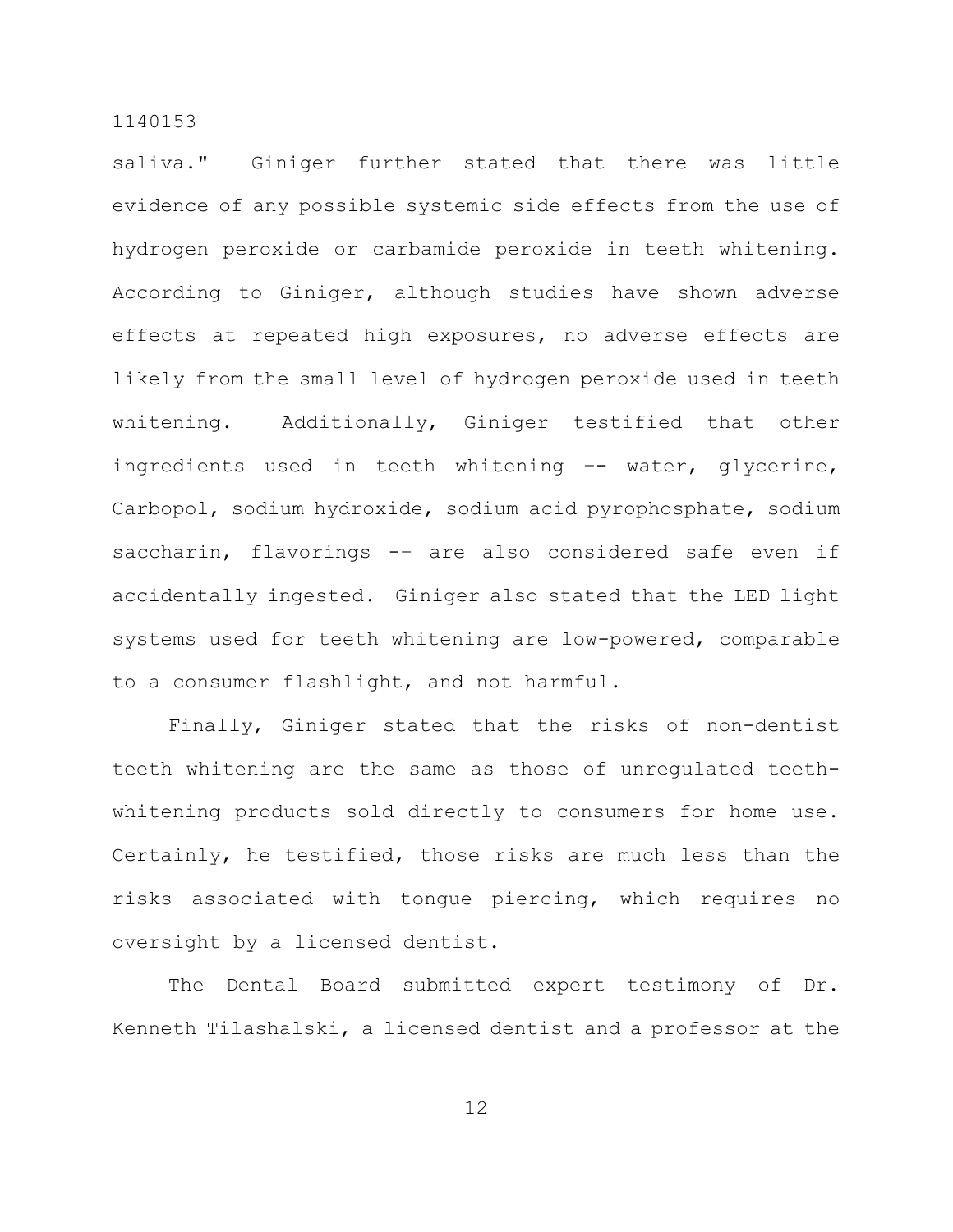University of Alabama at Birmingham School of Dentistry. Tilashalski stated that it is recognized in the dental profession that certain preexisting conditions could render a whitening procedure ineffective or even harmful to an individual's oral health. He stated that many oral conditions preclude the use of bleaching agents. He stated that, in determining whether a teeth-whitening treatment is appropriate for a consumer, the practitioner should consider the consumer's tooth-decay history, tooth sensitivity, oral mucosal disorders, existence of restorations and/or prostheses, and any underlying reason(s) for tooth discoloration. Tilashalski notes that non-dentist practitioners lack the educational foundation in oral health care, anatomy, and physiology to make an informed decision on whether teeth whitening is appropriate for a particular customer.

Next, Tilashalski stated that teeth-whitening procedures present the potential for sanitation and infection risks. Tilashalski stated that, in any setting involving mucosal membranes, any number of pathogens, microbes, viral particles, and/or bacteria that are subject to contact, droplet, or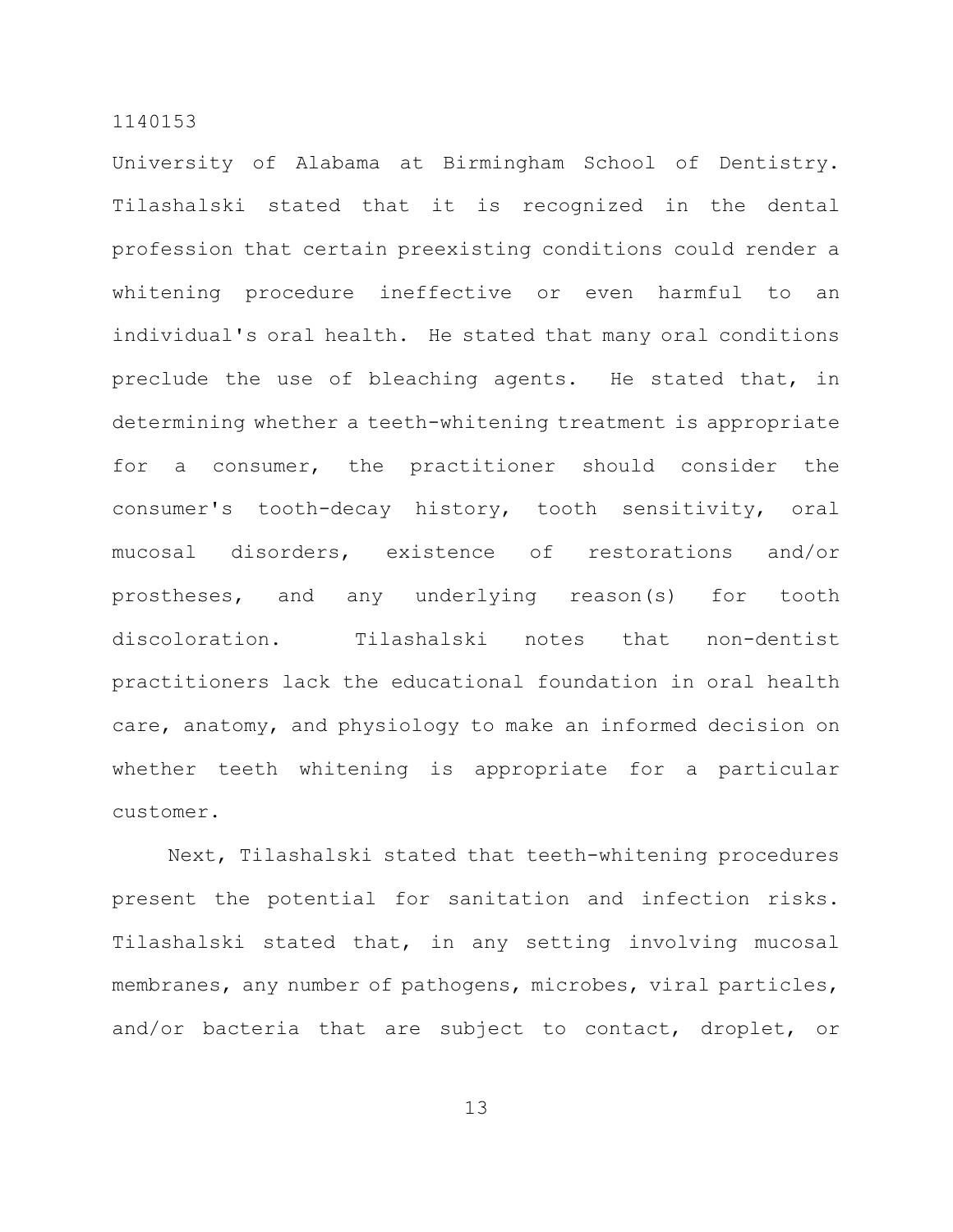airborne transmission may be present. He contended that the lack of formal health-care training by non-dentist teethwhitening practitioners may lead to poor practices regarding sanitation, causing adverse consequences to both customers and employees.

Tilashalski further contended that the "specialized support and advice" offered by non-dentist teeth-whitening practitioners provides an illusion of professional expertise and supervision without the benefits of a trained dentist. Tilashalski opined that customers who visit non-dentist teethwhitening practitioners might be less likely to visit a dentist because of a faulty belief that they are periodically being seen by a professional who would notify them of any oral problems requiring treatment.

Tilashalski also noted the variety of products and procedures used by non-dentist practitioners in the teethwhitening business. Practitioners use a variety of chemical compounds of varying strengths and composition. There are different methods for applying the chemicals to the teeth, and variations exist in the duration and frequency of treatments. According to Tilashalski, the significant variations among the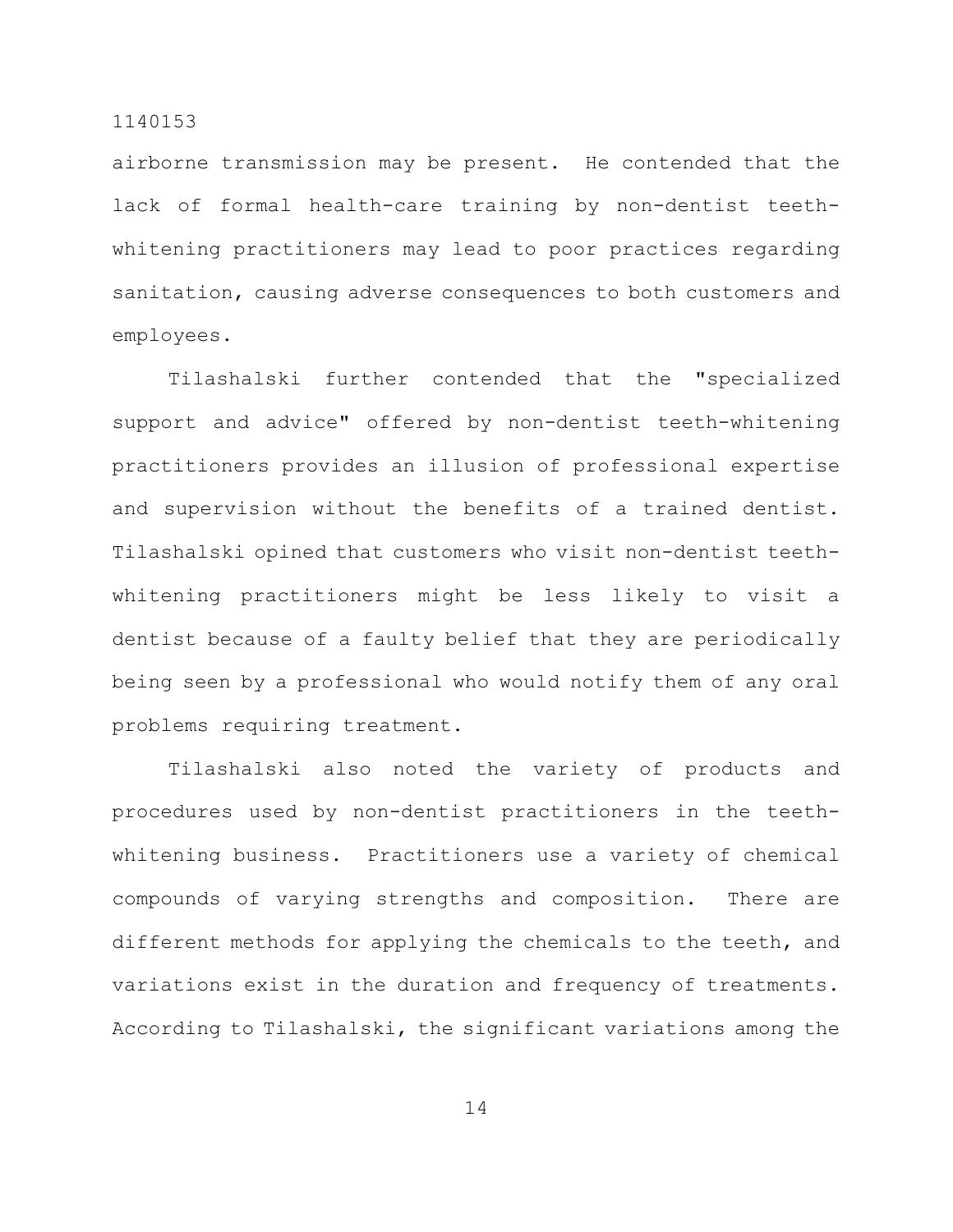products and procedures used in non-dentist teeth whitening create uncertainty and risk that a product may be used, or used in a way, that is harmful to the consumer.

Finally, Tilashalski noted that numerous studies have demonstrated adverse effects of bleaching compounds on dental restorations, including increased surface roughness, marginal breakdown, decreases in tooth-to-restoration-bonds strength, and the release of metallic ions and possibly increased exposure to mercury.

The Dental Board also presented the testimony of Dr. Michael Maniscalco, a dentist who has practiced in Birmingham since 1981. Maniscalco has performed peroxide-based teeth whitening since 1983. He testified that he always conducts a pre-treatment examination in order to confirm that a patient does not have health problems or injuries that would make teeth whitening inappropriate. He testified that he has personally witnessed peroxide burns of the lips and gums and cases of extreme sensitivity to the whitening agents.

It is undisputed that teeth-whitening services performed by non-dentists are usually cheaper than teeth-whitening services performed by dentists. Two members of the Board of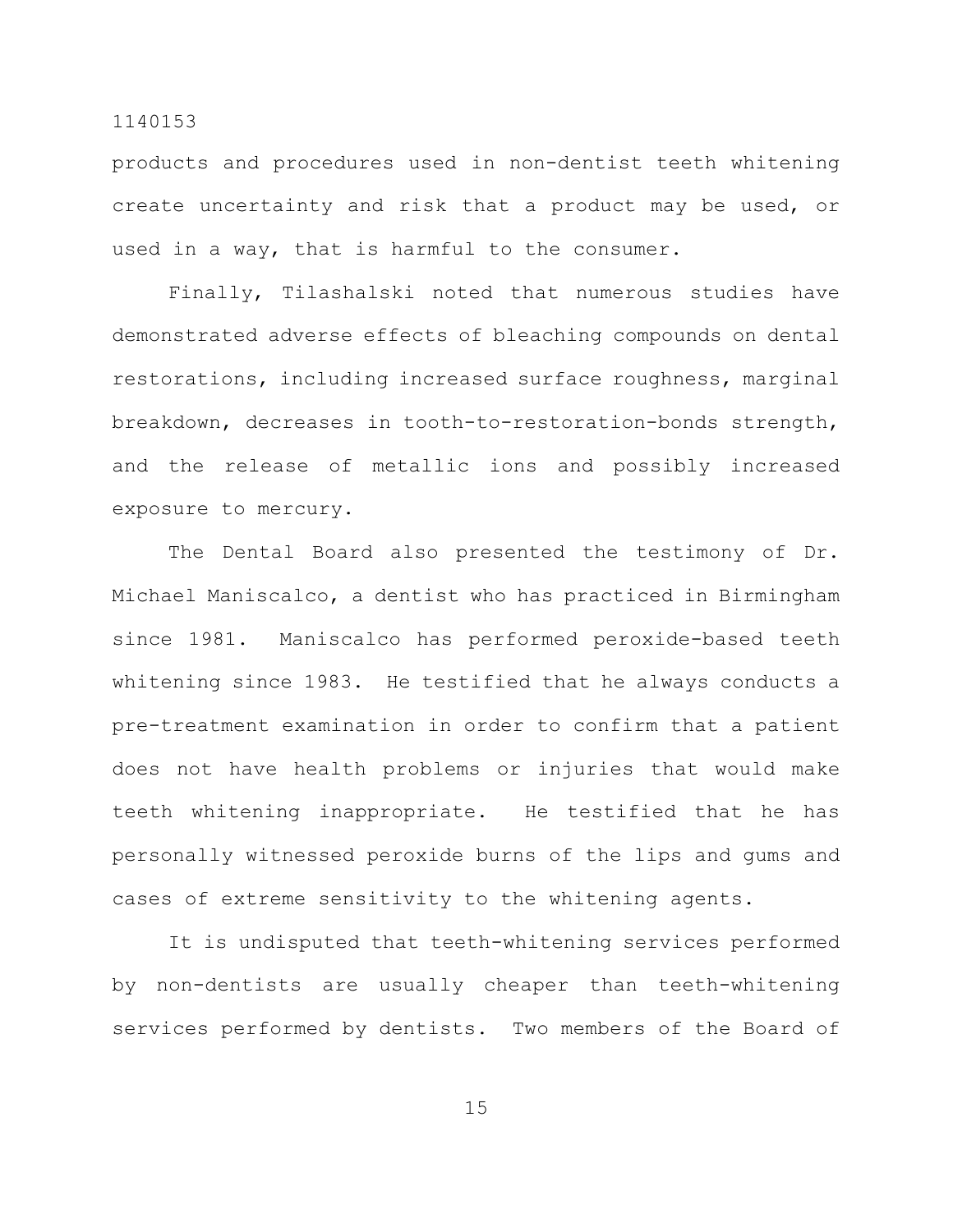Dental Examiners, Northcutt and Willis, both charge as much as \$600 for teeth-whitening services. Maniscalco charges between \$450 and \$650 for in-office teeth whitening. Westphal, on the other hand, charges between \$79 and \$129. The Board of Dental Examiners has never received a complaint that any person was harmed by any teeth-whitening procedure performed in Alabama.

The Jefferson Circuit Court conducted a hearing on the cross-motions for a summary judgment on September 4, 2014. On October 3, 2014, the circuit court entered an order granting the Dental Board's motion for a summary judgment and denying Westphal and Wilson's motion for a summary judgment and entered a judgment in favor of the Dental Board and against Westphal and Wilson on all claims. The circuit court concluded that, given the undisputed facts, the restriction in the Dental Practice Act providing that teeth whitening can be performed only by dentists does not violate the Alabama Constitution. Westphal and Wilson appealed.

# II. Standard of Review

"The standard of review applicable to a summary judgment is the same as the standard for granting the motion ...." McClendon v. Mountain Top Indoor Flea Market, Inc., 601 So. 2d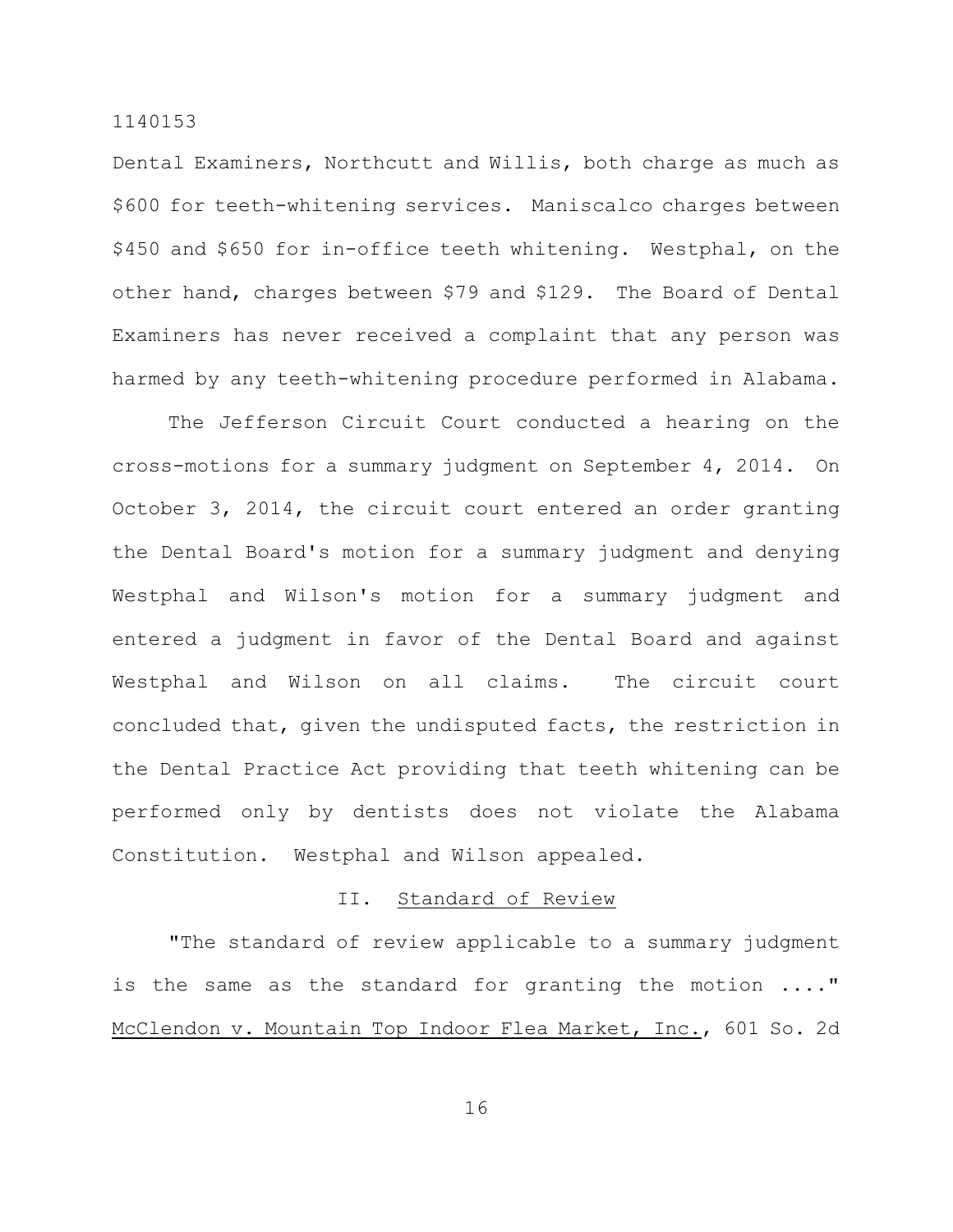957, 958 (Ala. 1992). A summary judgment is proper when there is no genuine issue of material fact and the moving party is entitled to a judgment as a matter of law. Rule 56, Ala. R. Civ. P. Westphal and Wilson do not argue that there is any genuine issue of material fact that precludes a summary judgment in this case; they argue that, under the undisputed facts, the Dental Board is not entitled to a judgment as a matter of law and that, therefore, the summary judgment is improper.

This case concerns a constitutional challenge to Alabama's statutory prohibition of teeth-whitening services as performed by non-dentists. "This Court's review of constitutional challenges to legislative enactments is de novo." Northington v. Alabama Dep't of Conservation & Natural Res., 33 So. 3d 560, 564 (Ala. 2009).<sup>1</sup>

> "'[A]cts of the legislature are presumed constitutional. State v. Alabama Mun. Ins. Corp., 730 So. 2d 107, 110 (Ala. 1998). See also Dobbs v. Shelby County Econ. & Indus. Dev. Auth., 749 So. 2d 425, 428 (Ala. 1999) ("In reviewing the

 $1$ The principle quoted from Northington expresses the general principle that this Court considers de novo pure questions of law and the application of law to settled facts. Smith's Sports Cycles, Inc. v. American Suzuki Motor Corp., 82 So. 3d 682, 684 (Ala. 2011).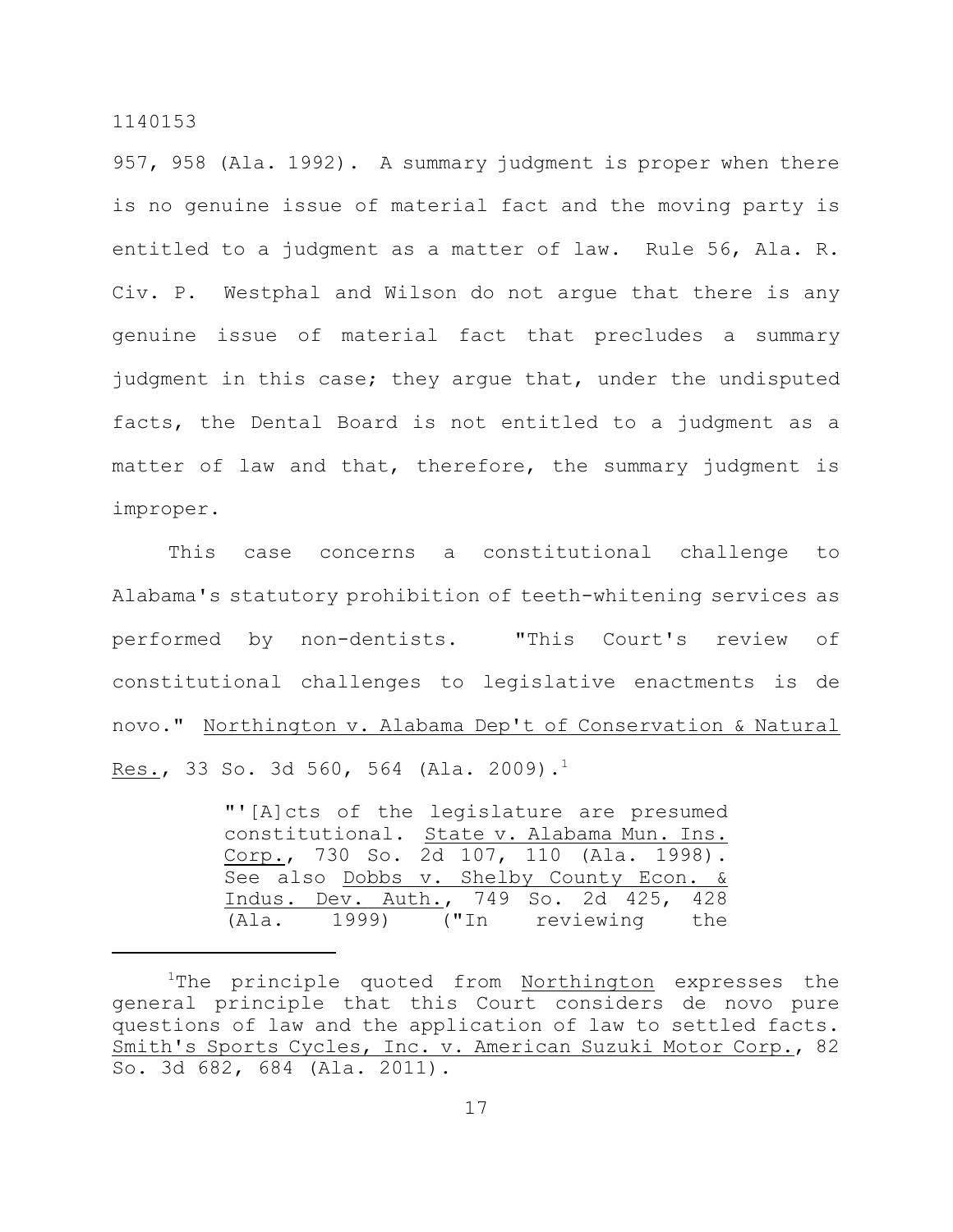constitutionality of a legislative act, this Court will sustain the act '"unless it is clear beyond reasonable doubt that it is violative of the fundamental law."'" White v. Reynolds Metals Co., 558 So. 2d 373, 383 (Ala. 1989) (quoting Alabama State Fed'n of Labor v. McAdory, 246 Ala. 1, 9, 18 So. 2d 810, 815 (1944))). We approach the question of the constitutionality of a legislative act "'"with every presumption and intendment in favor of its validity, and seek to sustain rather than strike down the enactment of a coordinate branch of government."'" Monroe v. Harco, Inc., 762 So. 2d 828, 831 (Ala. 2000) (quoting Moore v. Mobile Infirmary Ass'n, 592 So. 2d 156, 159 (Ala. 1991), quoting in turn McAdory, 246 Ala. at 9, 18 So. 2d at 815).

"'Moreover, in order to overcome the presumption of constitutionality, ... the party asserting the unconstitutionality of the Act ... bears the burden "to show that [the Act] is not constitutional." Board of Trustees of Employees' Retirement Sys. of Montgomery v. Talley, 291 Ala. 307, 310, 280 So. 2d 553, 556 (1973). See also Thorn v. Jefferson County, 375 So. 2d 780, 787 (Ala. 1979) ("It is the law, of course, that a party attacking a statute has the burden of overcoming the presumption of constitutionality....").'

"State ex rel. King v. Morton, 955 So. 2d 1012, 1017 (Ala. 2006)."

State v. Lupo, 984 So. 2d 395, 397-98 (Ala. 2007).

III. Analysis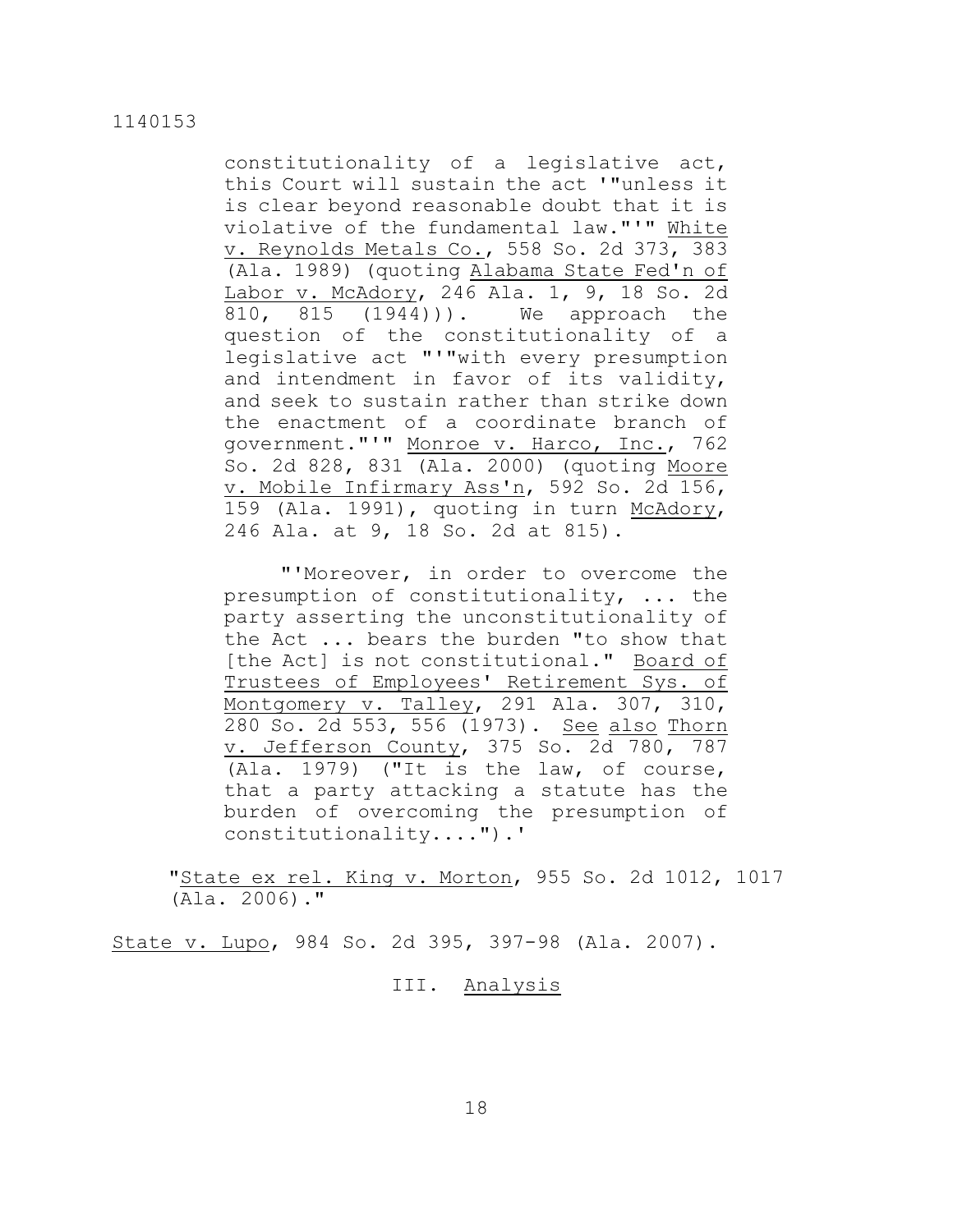In White Smile, decided before the amendment to the Dental Practice Act that is the subject of this appeal, this Court was presented with the question whether the Dental Practice Act prohibited a teeth-whitening business similar to those sought to be operated by Westphal and Wilson. We summarized the issue as follows:

"Article 34, Chapter 9, Ala. Code 1975, regulates the practice of dentistry in Alabama. Section 34-9-3 requires the licensing of dentists, and § 34-9-43 grants the Board the authority to regulate the professional activities of dentists in Alabama. Section 34-9-6 defines the practice of dentistry, stating:

"'Any person shall be deemed to be practicing dentistry who performs, or attempts or professes to perform, any dental operation or dental service of any kind, gratuitously or for a salary, fee, money or other remuneration paid, or to be paid, directly or indirectly, to himself, or to any person on his behalf, or to any agency which is a proprietor of a place where dental operations or dental services are performed....'

"(Emphasis added.) Section 34-9-6 then lists 10[, now 12,] other activities that constitute the practice of dentistry under Chapter 9. The ultimate issue in this action is whether the sale of LightWhite with in-store application ... is the practice of dentistry within the meaning of § 34-9- 6."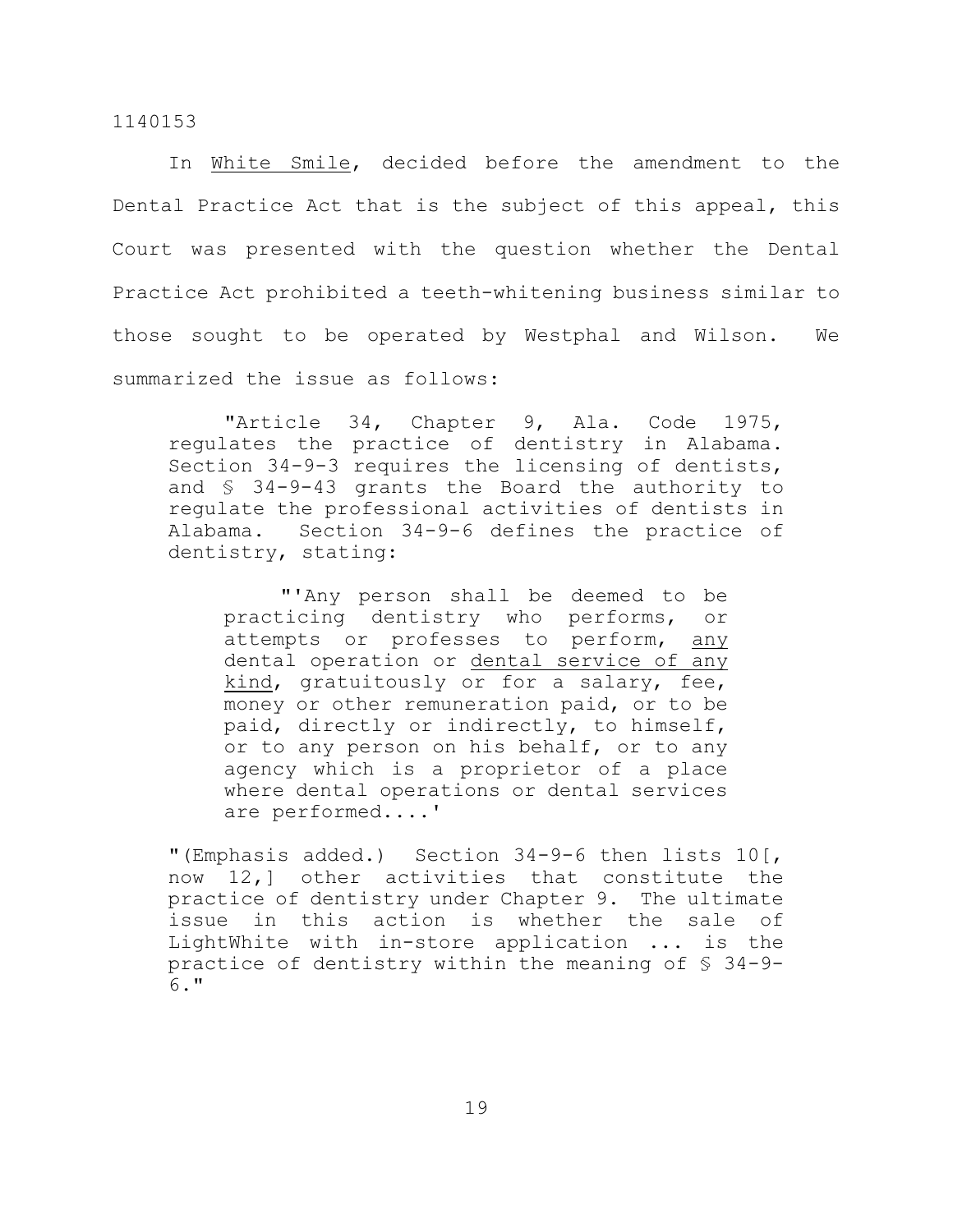36 So. 3d at 13. Under similar, but not identical, facts to those currently before us, we concluded in White Smile that the teeth-whitening service at issue there constituted the "practice of dentistry" as that term was then defined by § 34- 9-6. In 2011, the legislature amended § 34-9-6, removing any further doubt as to whether teeth-whitening services were included within the practice of dentistry. Section 34-9-6 now reads, in part:

"Any person shall be deemed to be practicing dentistry who does any of the following:

"....

"(12) Professes to the public by any method to bleach human teeth, performs bleaching of the human teeth alone or within his or her business, or instructs the public within his or her business, or through any agent or employee of his or her business, in the use of any tooth bleaching product."

Thus, unlike the question before the Court in White Smile, the question before us is not whether non-dentist teeth whitening falls within the practice of dentistry –- it clearly does under  $$34-9-6(12)$ . Rather, the question is whether, by extending dentistry's occupational-licensing regime to include teeth-whitening services such as those sought to be offered by Westphal and Wilson, the legislature has violated Westphal's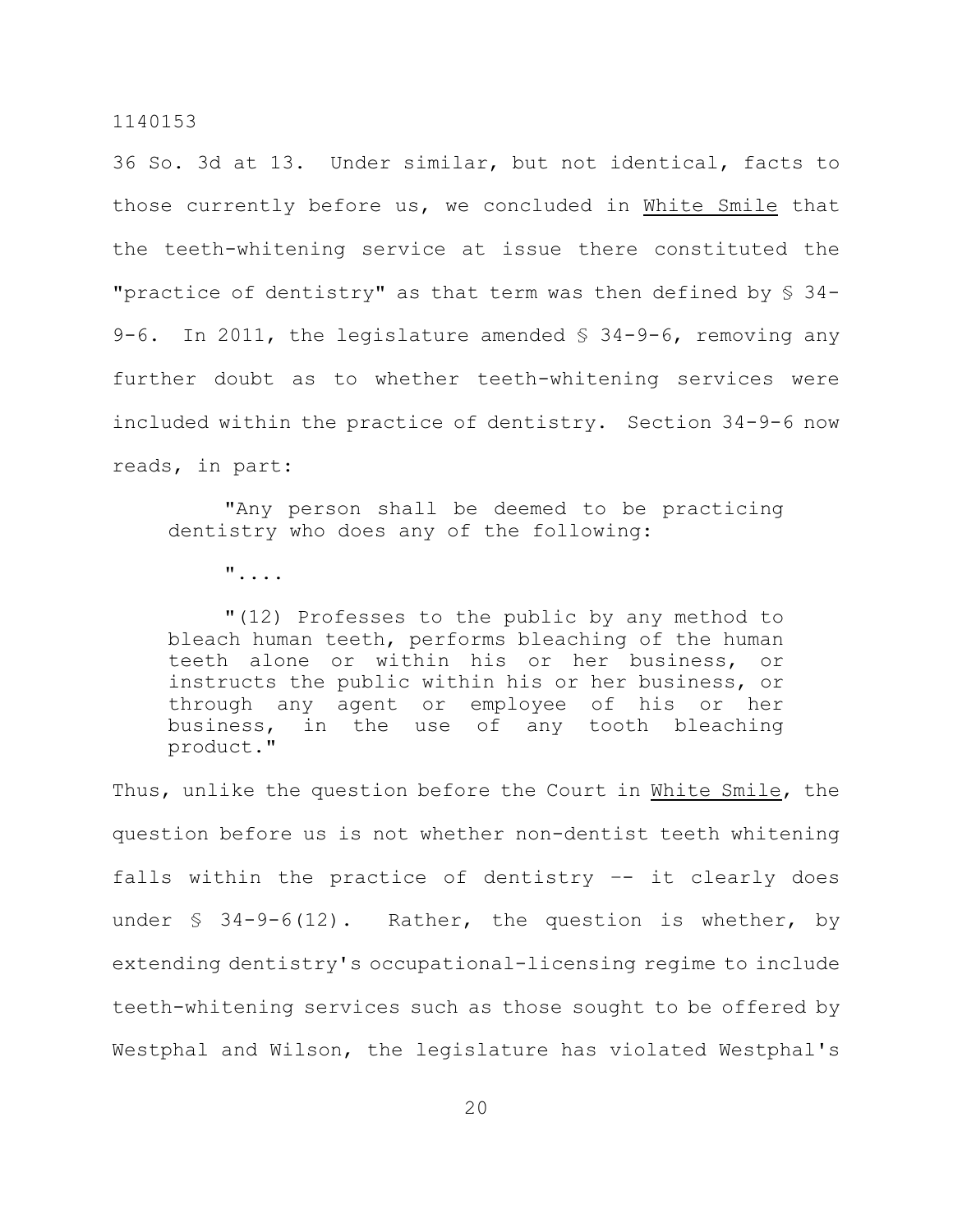and Wilson's due-process rights under the Alabama Constitution.

Westphal and Wilson contend that the professionallicensing requirement that prohibits the operation of their teeth-whitening businesses violates the due-process guarantees of Art. I, SS 6 and 13, Alabama Constitution of 1901.<sup>2</sup> Specifically, they contend that the statute that prohibits non-dentists from performing teeth-whitening services is an unreasonable and arbitrary exercise of the police power.

 $2$ Westphal and Wilson also assert that the prohibition of non-dentist teeth-whitening services violates the equalprotection guarantees they contend are contained in §§ 1, 6, and 22, Alabama Constitution of 1901. As to the issue whether the Dental Practice Act violates §§ 1, 6, and 22, either separately or collectively, it was incumbent on Westphal and Wilson to make specific arguments regarding how the Act violated those sections. Westphal and Wilson, however, make only one specific reference to §§ 1, 6, and 22 in the introductory portion of their brief and make no specific arguments concerning the purported equal protection conferred by these provisions or how it has been violated –- failing even to quote any portion of the constitutional provisions. Moreover, their arguments appear to rely chiefly on the overbreadth doctrine, which we have held falls within the dueprocess protections of the Alabama Constitution. Given the lack of contextual analysis to support their "equal protection" argument, we decline to address it. See White Sands Grp., L.L.C. v. PRS II, LLC, 998 So. 2d 1042, 1058 (Ala. 2008). Westphal and Wilson do not assert any violation of the Equal Protection Clause of the United States Constitution.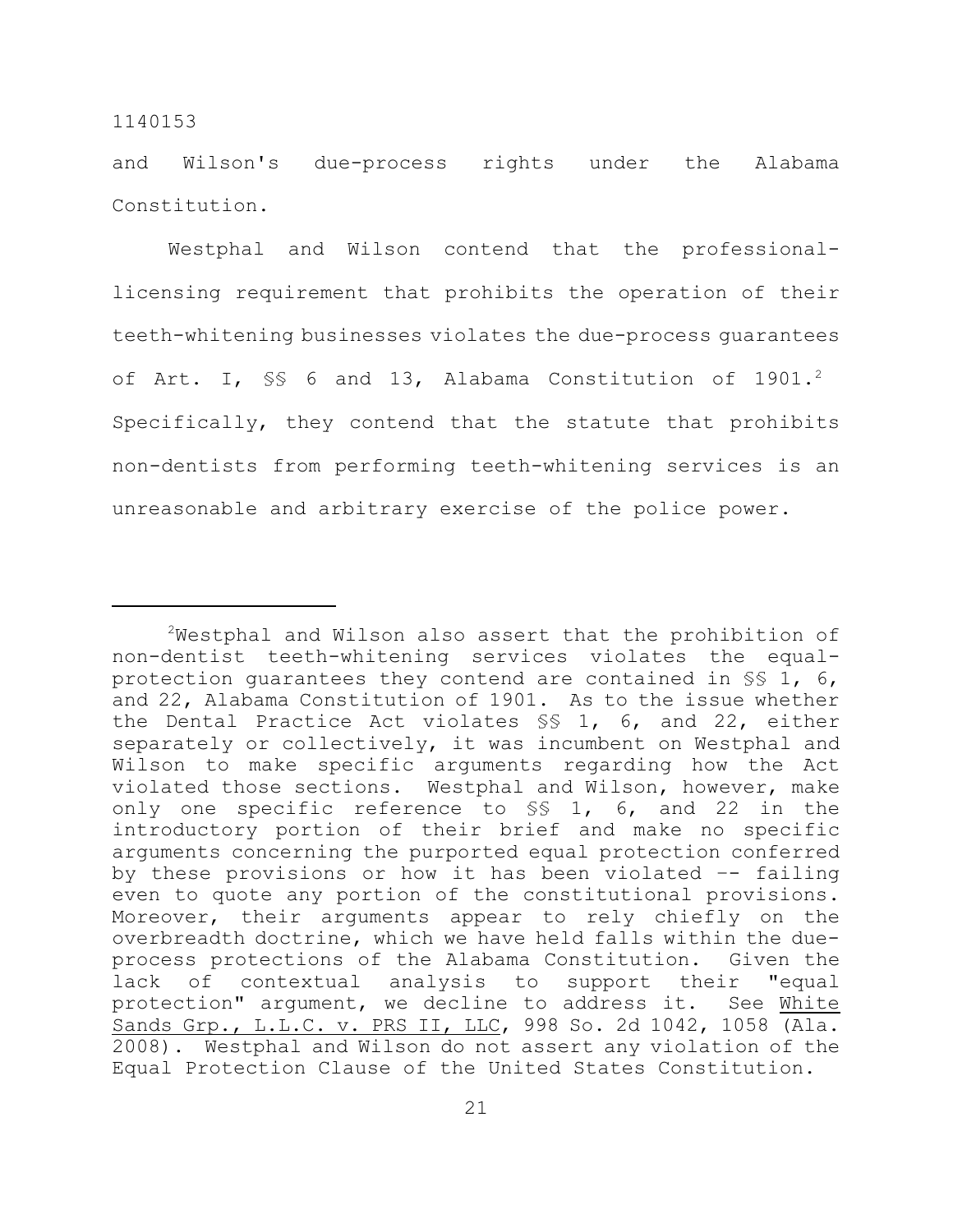This Court has long held that "[t]he power of a reasonable regulation of the professions or occupations where the services [are] to be rendered to the public is justified under the police power of government." State ex rel. Bond v. State Bd. of Med Exam'rs, 209 Ala. 9, 10, 94 So. 295, 296 (1923). Nevertheless, "[i]n the exercise of this power, the prohibition or test contained in the statute, ordinance, or rule should be enacted, ordained, or adopted with reference to the object to be attained and as not unduly to interfere with private business, or impose unusual or unnecessary restrictions upon lawful occupations or professions." Id. This Court has held that the right to due process under the Alabama Constitution is violated when a statute, regulation, or ordinance imposes unnecessary and unreasonable restraints upon the pursuit of useful activities. In addressing whether a statute, regulation, or ordinance is unreasonable, this Court applies the doctrine of overbreadth.

> "'The doctrine of overbreadth recognizes that a state legislature may have a legitimate and substantial interest in regulating particular behavior, but "that purpose cannot be pursued by means that broadly stifle fundamental personal liberties when the end can be more narrowly achieved." Shelton v. Tucker, 364 U.S.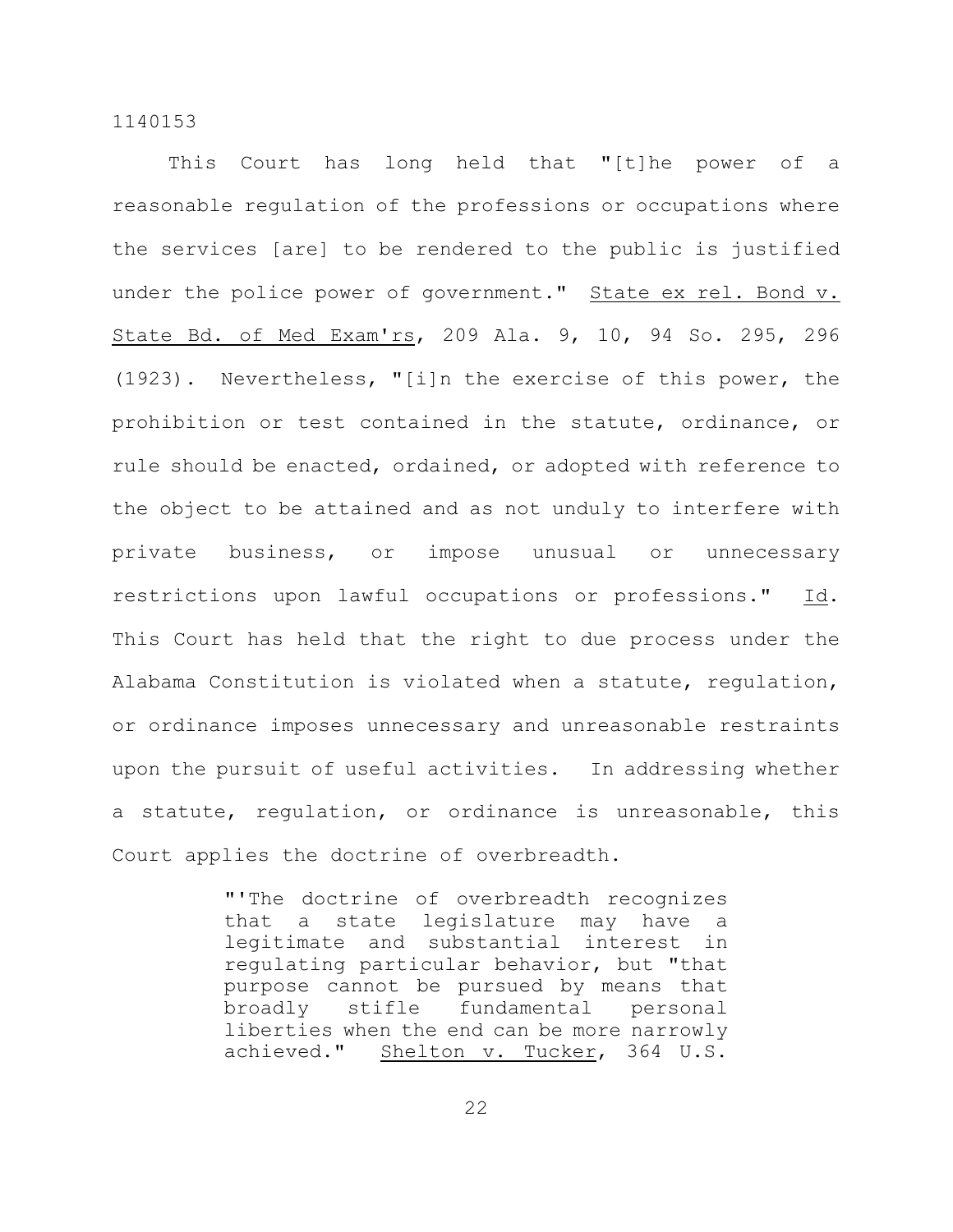479, 488, 81 S. Ct. 247, 252, 5 L. Ed. 2d 231 (1960) [quoting Zwickler v. Koota, 389 U.S. 241, 88 S. Ct. 391, 19 L. Ed. 2d 444 (1967)]. Historically, the overbreadth doctrine has been used by the federal courts to prevent a chilling effect on First Amendment freedoms. ... However, the overbreadth doctrine under the Alabama Constitution has been applied in due process cases not involving First Amendment freedoms. See Ross Neely Express, Inc. v. Alabama Department of Environmental Management, 437 So. 2d 82 (Ala. 1983).'

"[Friday v. Ethanol Corp.,] 539 So. 2d [208] at 215 [(Ala. 1988)]. In Ross Neely Express, Inc. v. Alabama Department of Environmental Management, 437 So. 2d 82 (Ala. 1983), this Court stated:

"'Statutes and regulations are void for overbreadth if their object is achieved by means which sweep unnecessarily broadly and thereby invade the area of protected freedoms. ...'

"437 So. 2d at 85.

"'This Court has also recognized that the right to due process under the Alabama Constitution is violated when a statute, regulation, or ordinance imposes restrictions that are unnecessary and unreasonable upon the pursuit of useful activities in that they do not bear some substantial relation to the public health, safety, or morals, or to the general welfare, the public convenience, or to the general prosperity.'

"Friday v. Ethanol Corp., 539 So. 2d at 216 (citing Ross Neely Express, Inc., 437 So. 2d at 84-86; City of Russellville v. Vulcan Materials Co., 382 So. 2d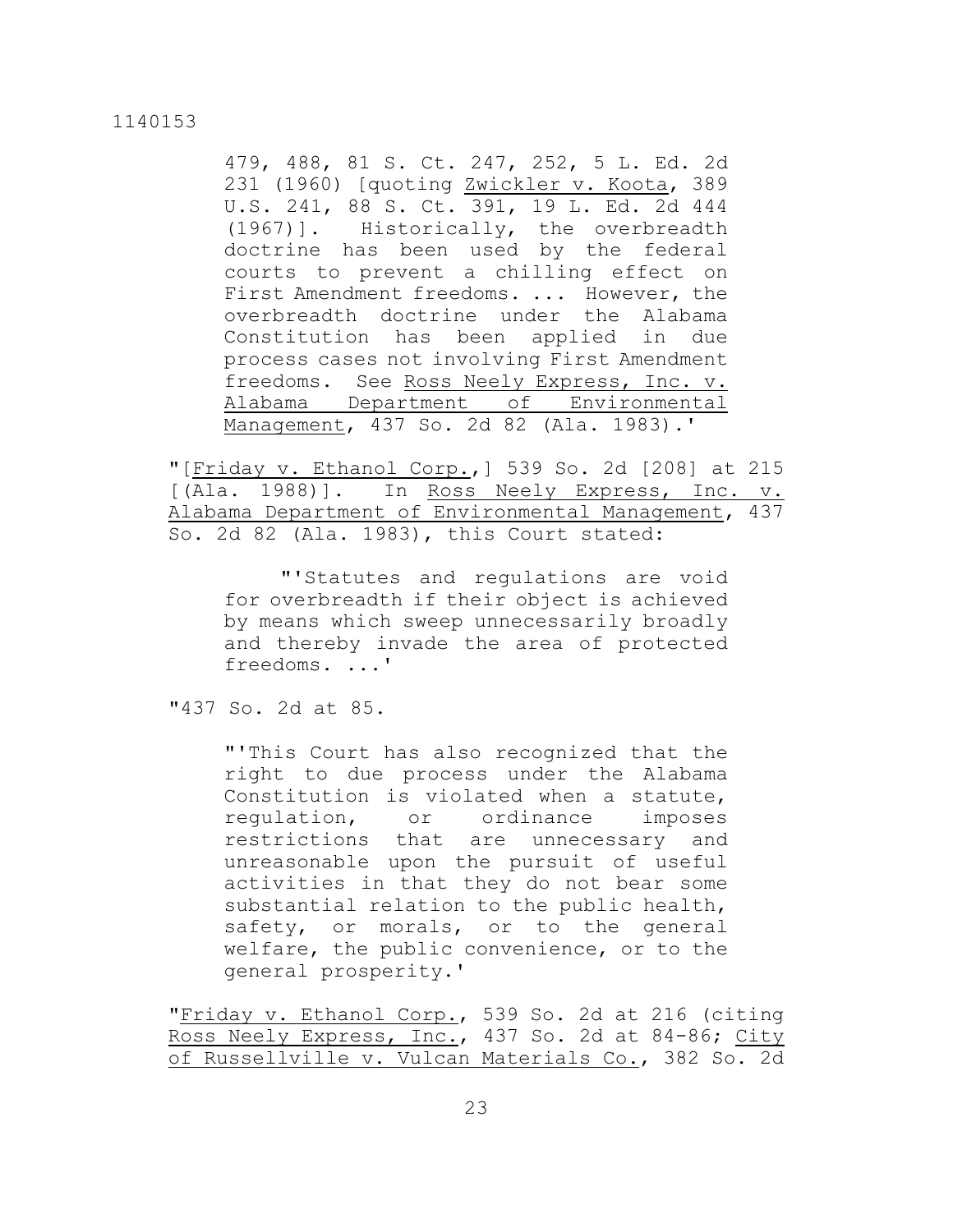525, 527-28 (Ala. 1980); Leary v. Adams, 226 Ala. 472, 474, 147 So. 391 (1933); Baldwin County Bd. of Health v. Baldwin County Elec. Membership Corp., 355 So. 2d 708 (Ala. 1978)).

"'"The concept of the public welfare is broad and inclusive. The values it represents are spiritual as well as physical, aesthetic as well as monetary."' Members of City Council of Los Angeles v. Taxpayers for Vincent, 466 U.S. 789, 805, 104 S. Ct. 2118, 80 L. Ed. 2d 772 (1984) (quoting Berman v. Parker, 348 U.S. 26, 33, 75 S. Ct. 98, 99 L. Ed. 27 (1954)). If an ordinance is '"fairly debatable, a court will not substitute its judgment for that of the municipal government body acting in a legislative capacity."' City of Russellville v. Vulcan Materials Co., 382 So. 2d at 526 (quoting City of Birmingham v. Norris, 374 So. 2d 854, 856  $(Ala. 1979)$ ). ..."

Scott & Scott, Inc. v. City of Mountain Brook, 844 So. 2d 577,

594-95 (Ala. 2002). Further, this Court has explained:

"'The validity of a police power regulation ... primarily depends on whether under all the existing circumstances, the regulation is reasonable, and whether it is really designed to accomplish a purpose properly falling within the scope of the police power. Crabtree v. City of Birmingham, 292 Ala. 684, 299 So. 2d 282 (1974).... Otherwise expressed, the police power may not be employed to prevent evils of a remote or highly problematical character. Nor may its exercise be justified when the restraint imposed upon the exercise of a private right is disproportionate to the amount of evil that will be corrected. Bolin v. State, 266 Ala. 256, 96 So. 2d 582, conformed to in 39 Ala. App. 161, 96 So. 2d 592 (1957).'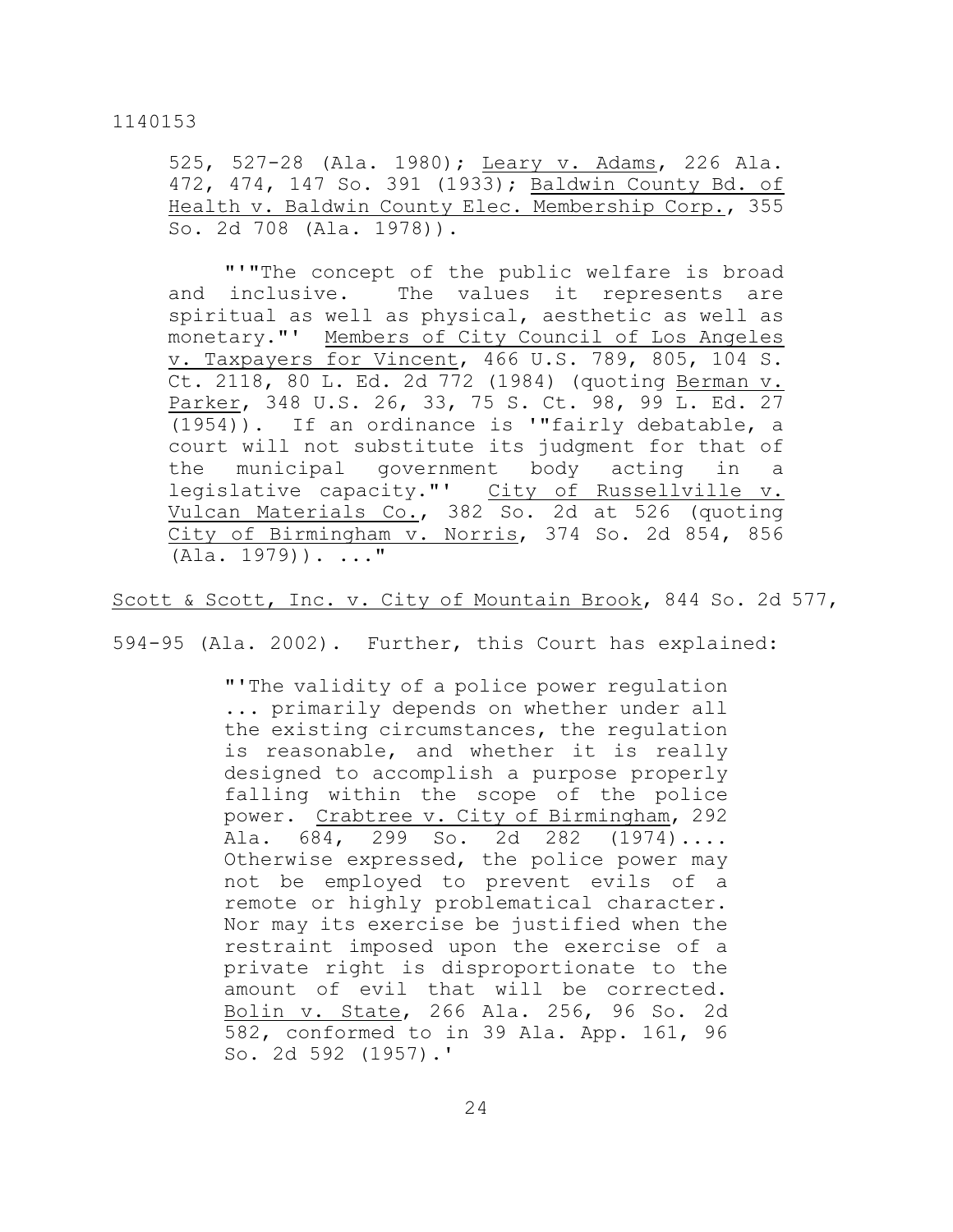"Statutes and regulations are void for overbreadth if their object is achieved by means which sweep unnecessarily broadly and thereby invade the area of protected freedoms. See Zwickler v. Koota, 389 U.S. 241 (1967); Keyishian v. Board of Regents, 385 U.S. 589 (1967)."

Ross Neely Express, Inc. v. Alabama Dep't of Envtl. Mgmt., 437 So. 2d 82, 84-85 (Ala. 1983) (quoting City of Russellville v. Vulcan Materials Co., 382 So. 2d 525, 527 (Ala. 1980)).

In State v. Lupo, supra, this Court held that the Alabama Interior Design Consumer Protection Act, which required professional licensing of all persons performing the "practice of interior design," was unconstitutional. The legislative act at issue in Lupo broadly defined the practice of interior design to include such things as selecting paint colors and pillows for a sofa. Applying the doctrine of overbreadth to the facts of that case, we concluded that "the Act '"impose[d] restrictions that [were] unnecessary and unreasonable upon the pursuit of useful activities"' and that those restrictions '"[did] not bear some substantial relation to the public health, safety, or morals, or to the general welfare, the public convenience, or to the general prosperity."'" 984 So. 2d at 406 (quoting Scott & Scott, 844 So. 2d at 594, quoting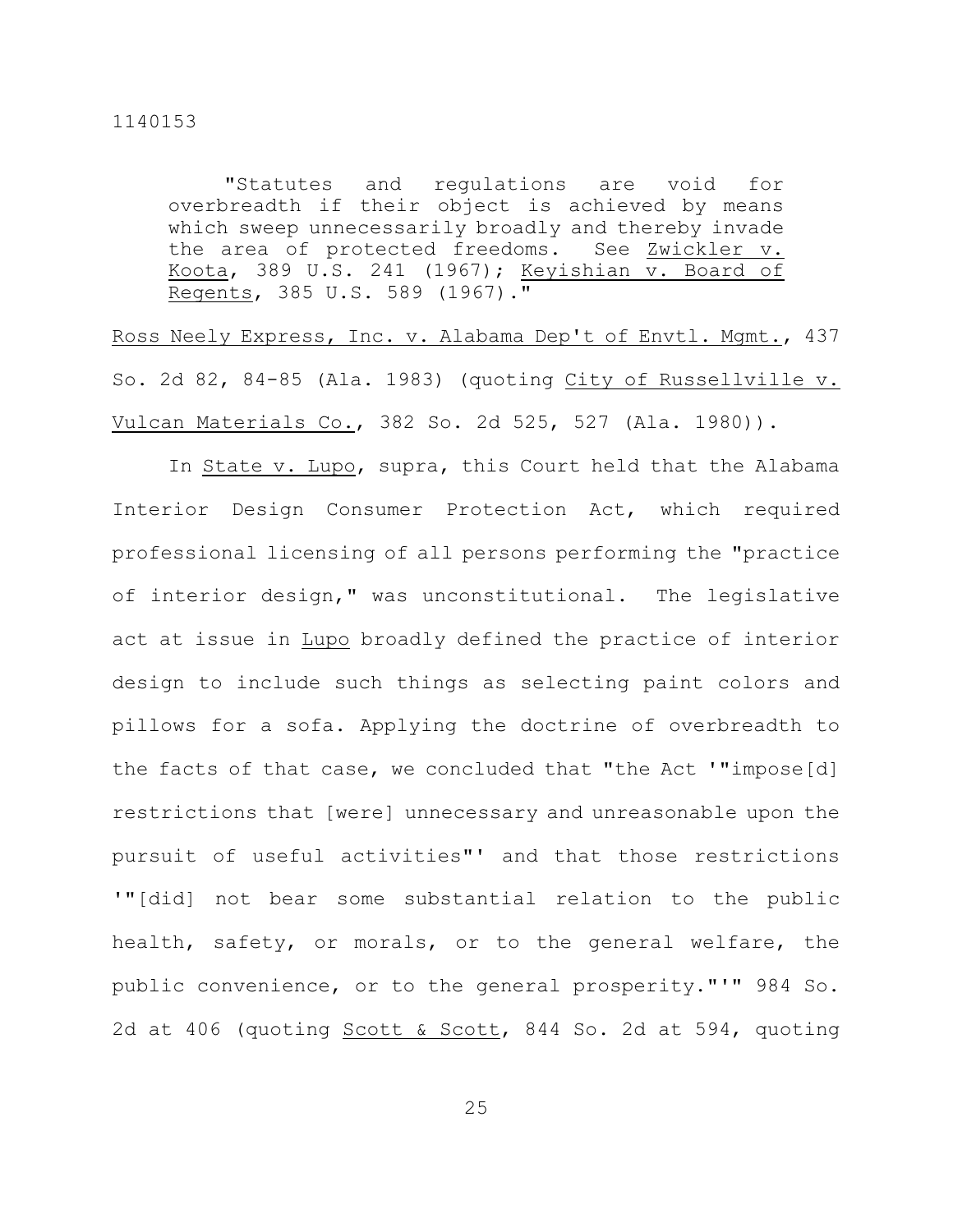in turn Friday v. Ethanol Corp., 539 So. 2d 208, 216 (Ala. 1988)). Consequently, we held that the Interior Design Consumer Protection Act violated the due-process protections of the Alabama Constitution.

In this case, there can be no dispute that the practice of dentistry, generally speaking, relates to the public health and is, therefore, a legitimate subject of the State's police power. $^3$  Moreover, teeth whitening is unquestionably a dental treatment. In White Smile we held that teeth-whitening services similar to those at issue here were "dental services." 36 So. 3d at 14 ("The commonly accepted definition of 'dental service' is ... a helpful act or useful labor of or relating to the teeth."). Indeed, the record shows that

 $3$ Section 34-9-2, Ala. Code 1975, provides, in part:

<sup>&</sup>quot;The Legislature hereby declares that the practice of dentistry and the practice of dental hygiene affect the public health, safety, and welfare and should be subject to regulation. It is further declared to be a matter of public interest and concern that the dental profession merit and receive the confidence of the public and that only qualified dentists be permitted to practice dentistry and only qualified dental hygienists be permitted to practice dental hygiene in the State of Alabama. All provisions of this chapter relating to the practice of dentistry and dental hygiene shall be liberally construed to carry out these objects and purposes."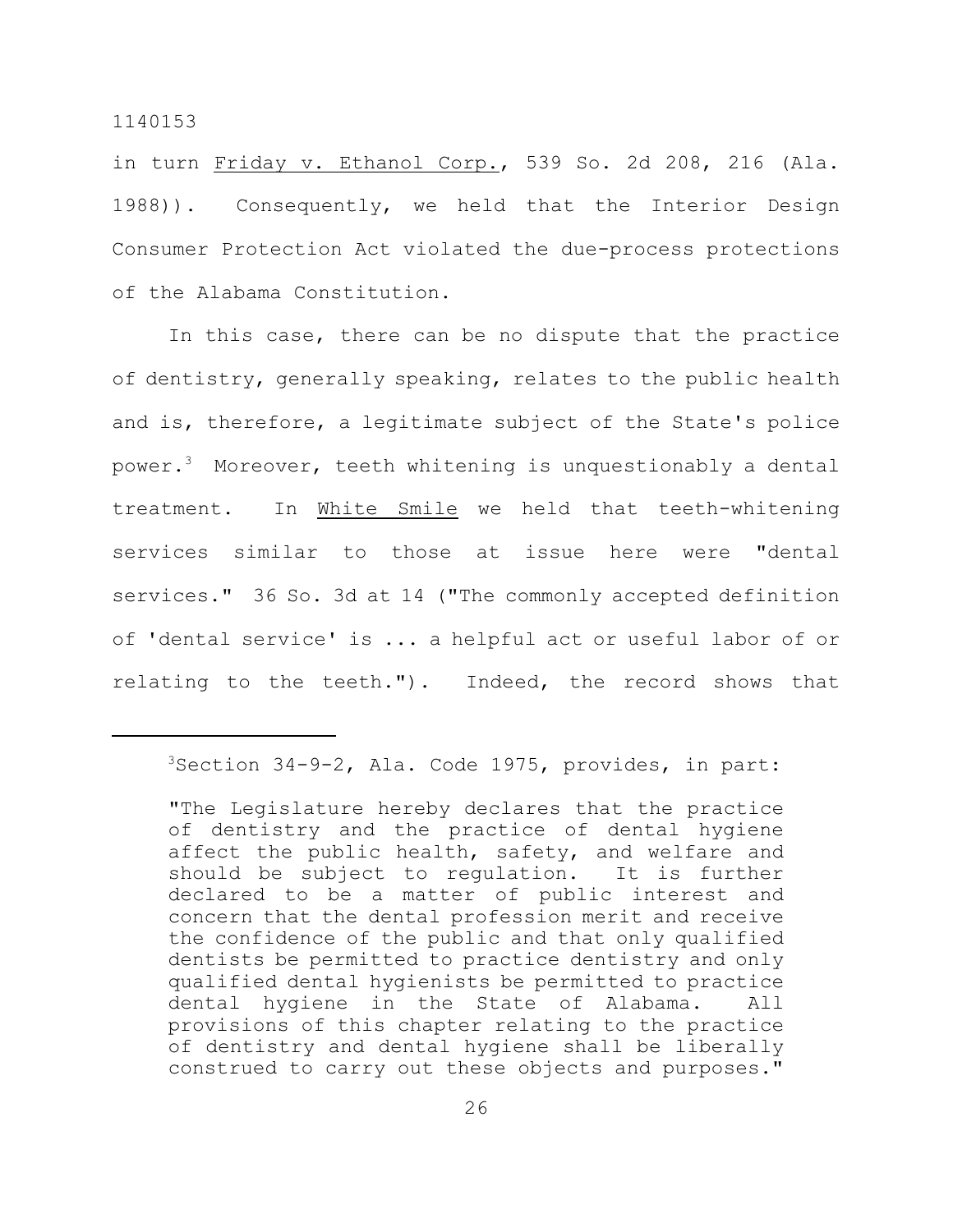peroxide-based teeth bleaching was initially developed and performed by dentists. Teeth-whitening services, then, fall naturally within the sphere of dentistry.<sup>4</sup> The legislature, moreover, has expressly provided that teeth whitening falls within the "practice of dentistry," and a presumption of constitutionality attaches to this legislative pronouncement. See, e.g., State ex rel. King v. Morton, 955 So. 2d 1012, 1017 (Ala. 2006).

In light of this presumption, we cannot say that the inclusion of teeth-whitening services, like those offered by Westphal and Wilson, within the definition of the practice of dentistry in the Dental Practice Act is not reasonably related to public health, safety, or general welfare. Teeth whitening is a form of dental treatment that requires the application of a chemical bleaching agent directly to the customer's teeth. The evidence in the record indicates that the procedure is relatively safe but that it is not without potential adverse effects. There is evidence indicating that some people have suffered peroxide burns of the lips and gums as a result of

 $4$ We express reluctance to opening the door for judicial determinations as to what particular procedures or services within an accepted field of professional practice might be safely carved out for performance by laymen.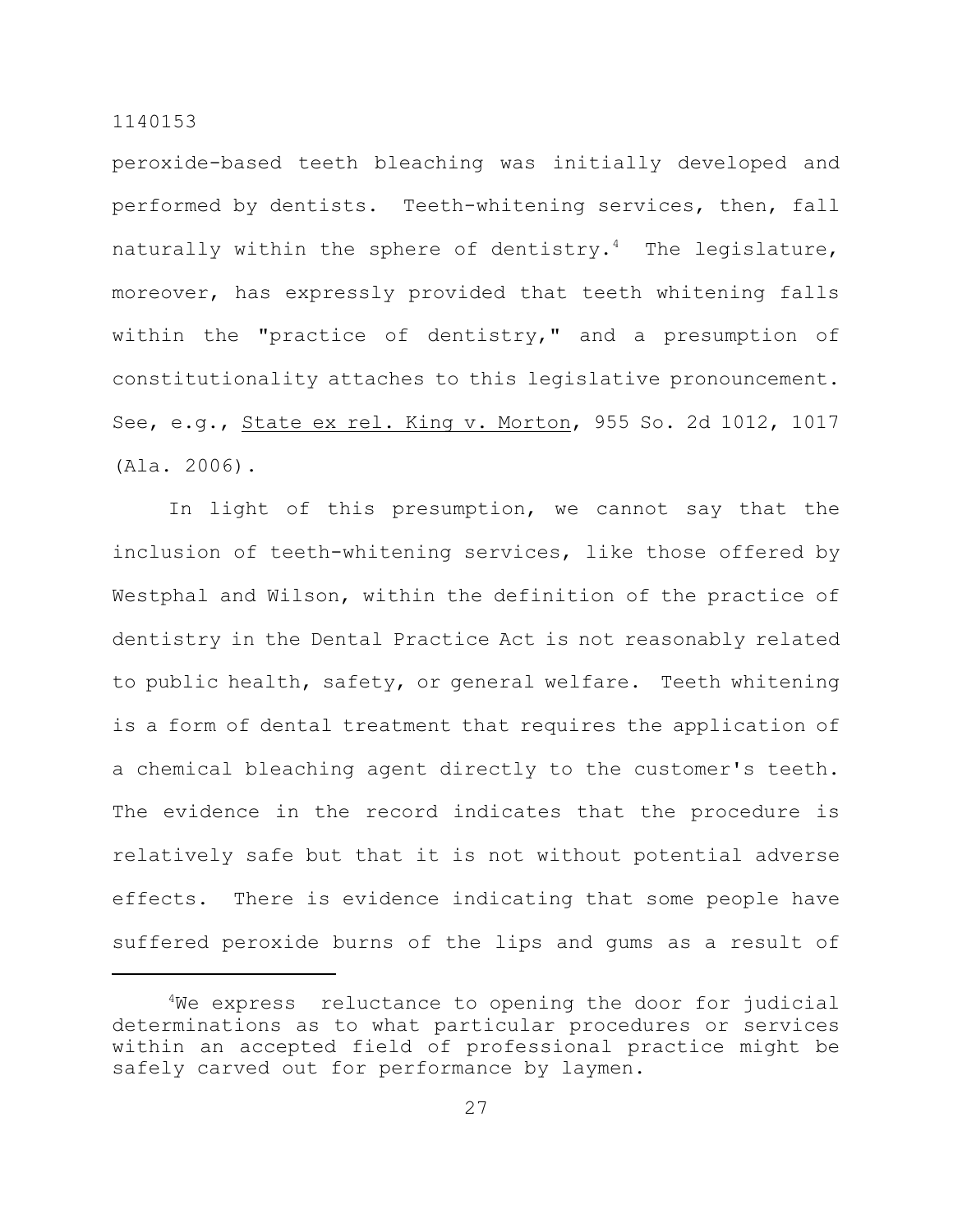exposure to bleaching compounds; others experience, albeit temporarily, mild to moderate tooth sensitivity or irritation of the soft tissue in the mouth.

The materials before us indicate that teeth whitening is inappropriate for people with particular dental conditions, conditions a layman may not be able to recognize or diagnose. Moreover, teeth-whitening compounds may damage dental restorations or prostheses; alternatively, they may have no effect on restorations, resulting in color mismatching of teeth. Teeth whitening may not be effective as to some types of discoloration. Furthermore, tooth discoloration may be caused by an underlying condition or disease, which a nondentist likely would not detect. In such cases, teeth whitening might serve to mask an underlying condition and delay necessary treatment. Therefore, it is not unreasonable to conclude that pretreatment examination and subsequent assessment of each teeth-whitening consumer's situation by a professional dentist could reduce the risk of the adverse effects of teeth whitening, could help consumers avoid ineffective or unnecessary treatments, and could diagnose and treat underlying conditions. Finally, teeth-whitening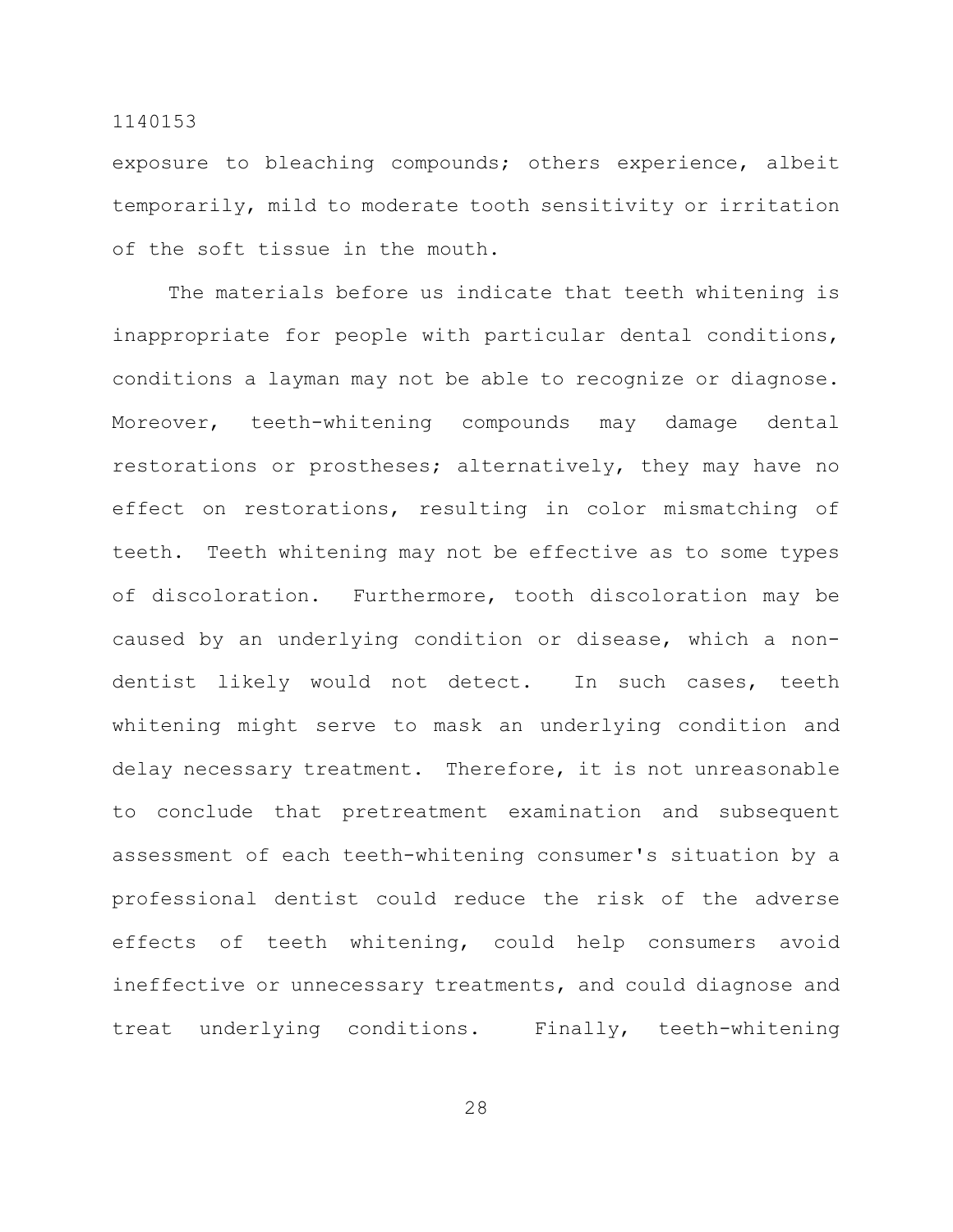services involve contact with the mucosal membranes of the mouth, which raises concerns of sanitation and infection -– areas in which dentists receive specialized education and training.

These concerns and others do not appear trivial. Given the deferential standard of review in a statutory challenge, we cannot say that provision that includes teeth-whitening services within the scope of the practice of dentistry, thus limiting the performance of those services to licensed dentists, violates the due-process protections of the Alabama Constitution.

Finally, we note that Westphal and Wilson also raise a number of public-policy arguments in support of their contention that non-dentists should be permitted to offer teeth-whitening services. For example, they argue that limiting teeth-whitening services to licensed dentists, who typically charge more than non-dentists for the services, increases the cost of teeth whitening for consumers. They argue that the primary effect of the prohibition on nondentist teeth whitening is economic protectionism in favor of dentists. They also note that other activities unregulated by